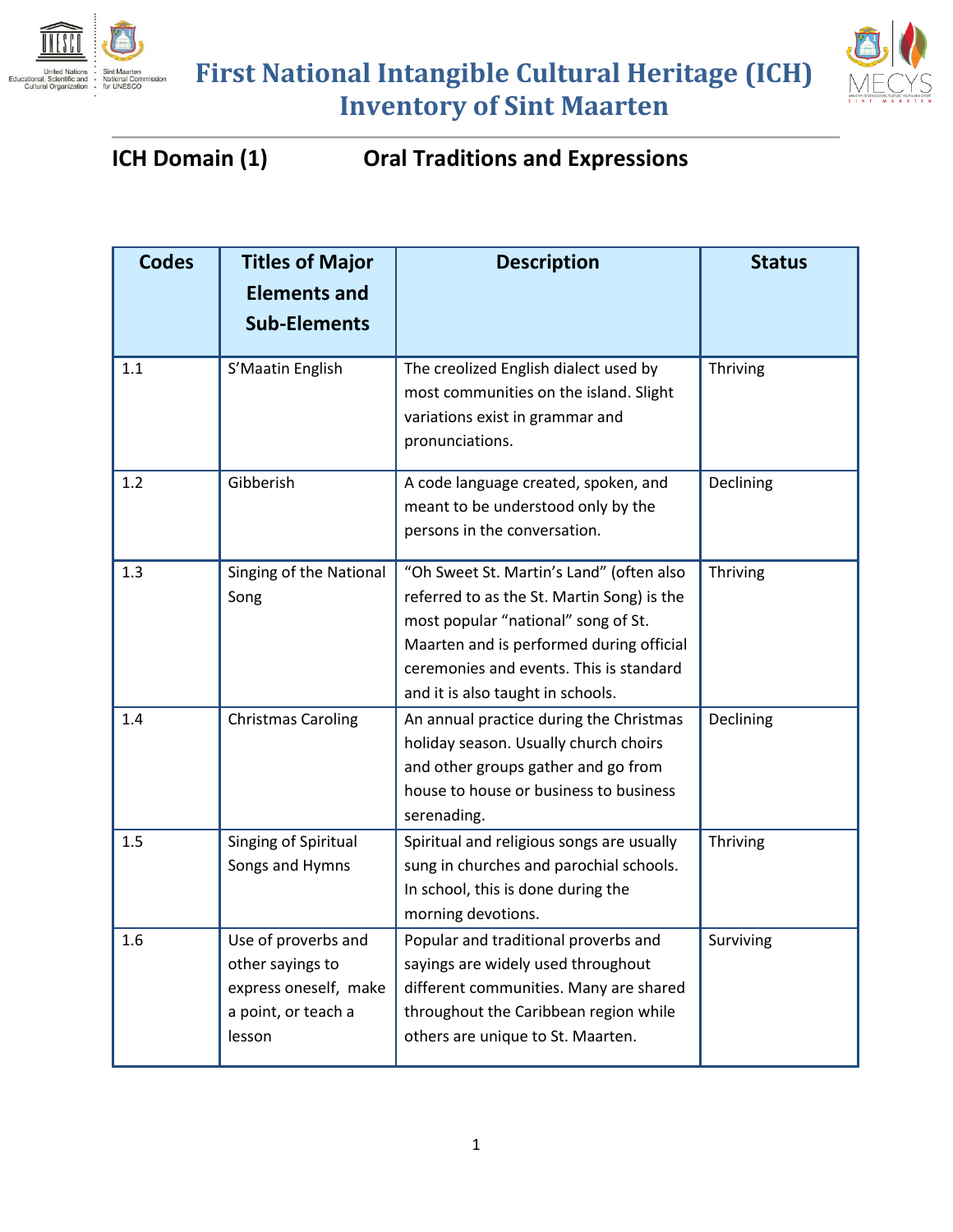



| 1.7   | Oral history/ account   | A field of study and a method of            | Declining |
|-------|-------------------------|---------------------------------------------|-----------|
|       |                         | gathering, preserving, and interpreting     |           |
|       |                         | the voices and memories of people,          |           |
|       |                         | communities, and participants in past       |           |
|       |                         | events.                                     |           |
| 1.7.1 | Diamond Estate 26       | The historical event that occurred on       | Surviving |
|       | (Run/Escape)            | May 28, 1848, when 26 of the enslaved       |           |
|       |                         | people from Diamond Plantation in Cole      |           |
|       |                         | Bay ran into the hills and into the North,  |           |
|       |                         | a possession of France, which had           |           |
|       |                         | declared the abolition of Slavery on May    |           |
|       |                         | 27, 1848.                                   |           |
| 1.8   | Storytelling            | The telling of stories is used as a means   | Declining |
|       |                         | of entertainment, education, cultural       |           |
|       |                         | preservation, and instilling values.        |           |
|       |                         |                                             |           |
| 1.8.1 | Jumbie Stories          | These are stories about ghosts, spirits, or | Declining |
|       |                         | demons. For example, it is said that        |           |
|       |                         | Jumbies can chase a person but cannot       |           |
|       |                         | follow over water. It is also believed that |           |
|       |                         | upon coming home late at night, a           |           |
|       |                         | person must turn around and enter the       |           |
|       |                         | home backwards to prevent a Jumbie          |           |
|       |                         | from following him or her inside.           |           |
| 1.8.2 | Nansi Stories           | Stories that are not true and intended      | Declining |
|       |                         | to deceive others. The phrase "Oh, stop     |           |
|       |                         | your Nansi stories" means to stop           |           |
|       |                         | making up or inventing things. The name     |           |
|       |                         | Nansi derives from the Anansi character     |           |
|       |                         | in popular West-African folklore.           |           |
| 1.9   | Telling of Urban        | Telling a story of an urban legend, myth,   | Declining |
|       | Legends/Myths/          | folktale, or superstition for               |           |
|       | Folktales/Superstitions | entertainment purposes or to explain        |           |
|       |                         | random events. It is based on hearsay       |           |
|       |                         | and circulated as true.                     |           |
| 1.9.1 | Gudder's Head           | There are two versions of this story. In    | Declining |
|       |                         | the first one, Gudder was an enslaved       |           |
|       |                         | man who was having a relationship with      |           |
|       |                         | a White woman. When the relationship        |           |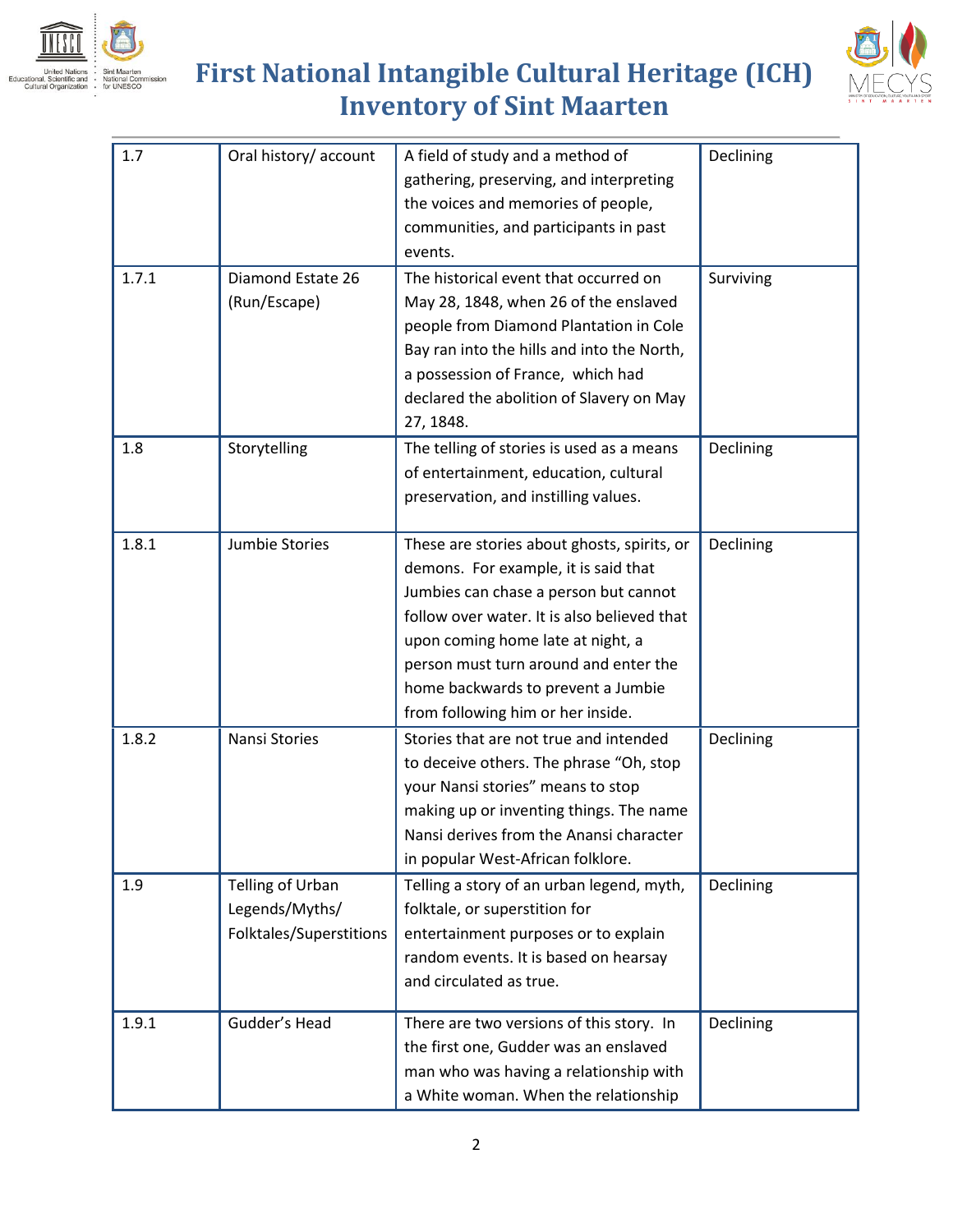





|       |                           | came to light, he was sentenced to hang<br>until death. Then his head was chopped<br>off and placed on a stake close to the<br>current Prince Bernard Bridge on the A.T.<br>Illidge Road to discourage other slaves.<br>It is a mystery what became of the<br>head. In the second story, Gudder is the<br>son of an enslaved woman and a slave<br>owner, who also had a son with his wife.<br>Gudder was talented, and his jealous<br>half-brother killed him.                                                                                                                                                                                                                                                                                                                                                                                                                                                                                                                                                                                                                                                                                                 |           |
|-------|---------------------------|----------------------------------------------------------------------------------------------------------------------------------------------------------------------------------------------------------------------------------------------------------------------------------------------------------------------------------------------------------------------------------------------------------------------------------------------------------------------------------------------------------------------------------------------------------------------------------------------------------------------------------------------------------------------------------------------------------------------------------------------------------------------------------------------------------------------------------------------------------------------------------------------------------------------------------------------------------------------------------------------------------------------------------------------------------------------------------------------------------------------------------------------------------------|-----------|
| 1.9.2 | Chupacabra/<br>Soucouyant | Soucouyant is a shape-shifting, evil<br>female demon. By day, she is described<br>as an old woman who has made a pact<br>with the devil. At night, she sheds her<br>skin. However, in order to do that, she<br>searches the graveyards for dead<br>people's livers from which to make an oil<br>that would allow her to strip her skin. To<br>protect the skin, she hides it in a<br>hollowed-out tree trunk. Like a ball of<br>fire, she then flies around at night<br>seeking her victims. She could enter a<br>home through a keyhole and, like a<br>vampire, suck people's blood while they<br>sleep, leaving blue marks on their arms,<br>legs, necks, and soft parts. In the<br>morning, the victims either are dead or<br>have turned into soucouyants<br>themselves. To catch a soucounyant, one<br>has to place rice in heaps around the<br>house or at crossroads. The soucounyant<br>will then be forced to gather the grains<br>one by one before dawn, so she can be<br>caught in the act. To destroy her, one<br>has to either sprinkle salt on her or<br>sprinkle coarse salt or pepper in the tree<br>trunk where her skin is hidden. This way | Declining |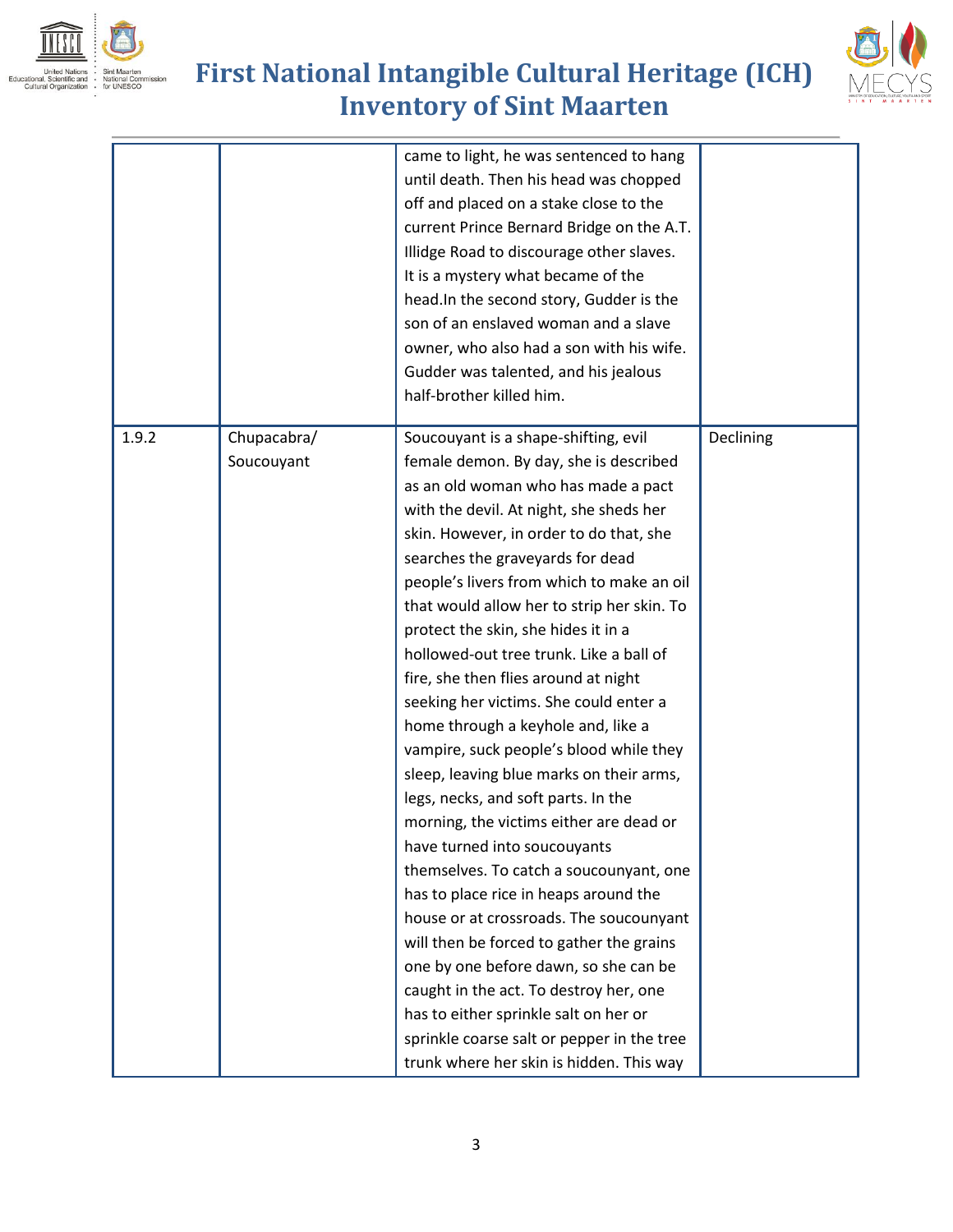





|       |                                    | she will not be able to re-enter her skin,<br>and she will die.                                                                                                                                                                                                                                                                                                                                                                                                                                                                                                                                                                                                                                                                                                                                                                                                                                                            |           |
|-------|------------------------------------|----------------------------------------------------------------------------------------------------------------------------------------------------------------------------------------------------------------------------------------------------------------------------------------------------------------------------------------------------------------------------------------------------------------------------------------------------------------------------------------------------------------------------------------------------------------------------------------------------------------------------------------------------------------------------------------------------------------------------------------------------------------------------------------------------------------------------------------------------------------------------------------------------------------------------|-----------|
| 1.9.3 | Lajabless                          | Lajabless (from French: La Diablesse) is a<br>devil woman. She is described as a pretty<br>woman, although her face is always<br>hidden under her wide-brimmed hat.<br>She has a beautiful figure and wears a<br>long, black dress that covers the fact that<br>she has one good foot and the other a<br>cow's hoof. She walks with one foot on<br>the road and her cow's hoof in the grass<br>at the side of the road. She hangs out on<br>lonely dark roads waiting for men to stop<br>and offer assistance. She then leads her<br>victims deep into the forest or bush.<br>Once in the bush, she disappears, and<br>the man, who is then confused, lost, and<br>scared, runs around the forest until he<br>falls into a ravine or river or gets eaten<br>by wild dogs and dies. However, men can<br>protect themselves from her by<br>removing all their clothes, turning them<br>inside out, and putting them back on. | Declining |
| 1.9.4 | One Titty Loke/One-<br>Tété Lohkay | Lohkay was a young woman, or perhaps<br>a girl, enslaved on a plantation on the<br>island. She rebelled and ran away but<br>was hunted down by the slave owner,<br>recaptured, and brought back to the<br>plantation. As punishment and a warning<br>to other slaves, the slave owner ordered<br>that one of Lohkay's breasts be cut off.<br>She was told that if she ever disobeyed<br>again, her other breast would also be cut<br>off. However, after being nursed back to<br>health, the brave youngster escaped<br>again and lived in the hills, occasionally<br>coming down to visit her people and to<br>raid the plantations in Cul-de-Sac.<br>According to the story, as the other                                                                                                                                                                                                                                | Thriving  |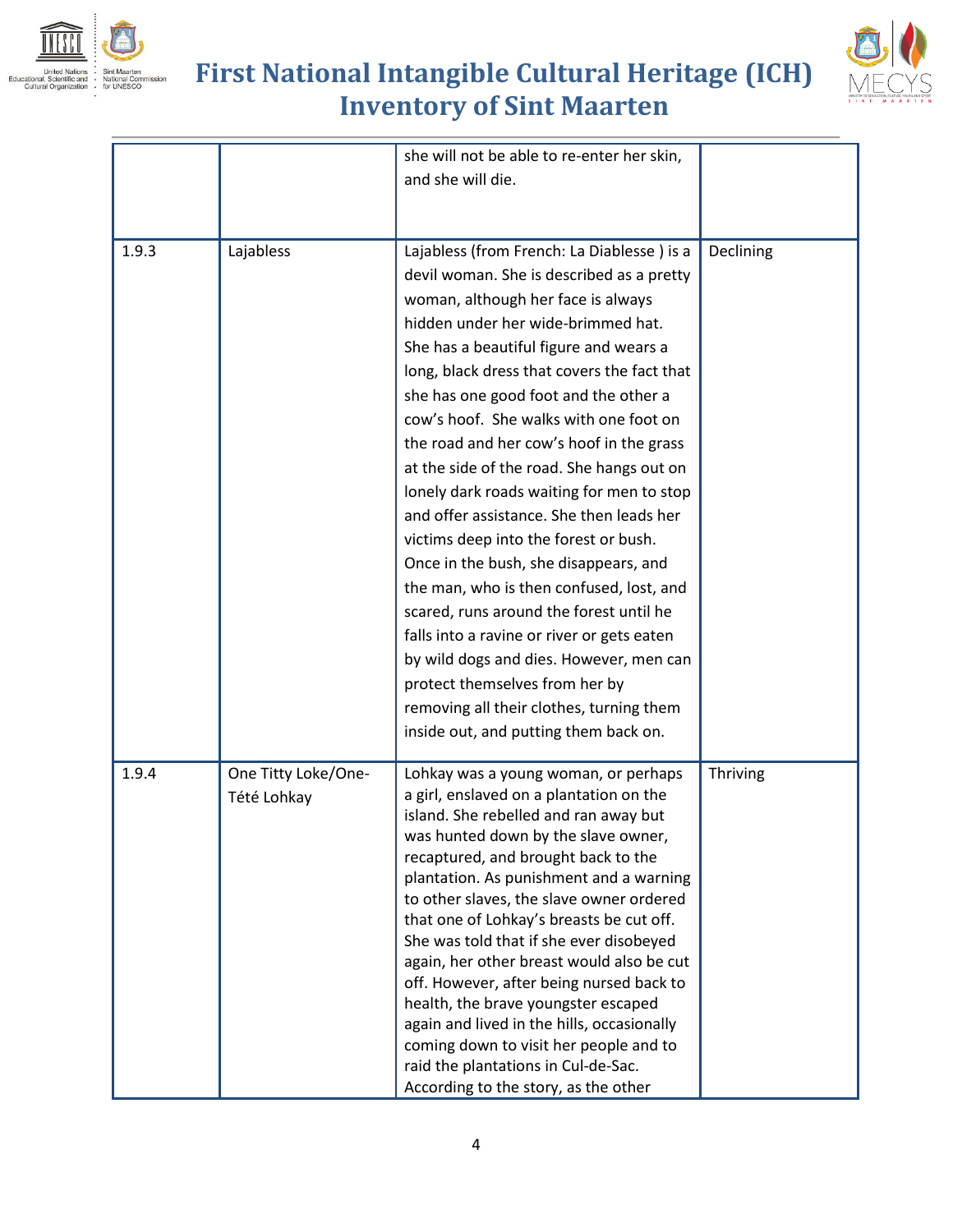





| 1.9.5                                                             | The Partition Tale | slaves headed out to the fields in the<br>early morning, they could see the smoke<br>from Lohkay's camp in the hills.<br>Lohkay is admired because she managed<br>to escape Slavery and live freely.<br>Folklore tells a tale of how the island was<br>divided into the territories of Saint<br>Martin and Sint Maarten. According to<br>the tale, in 1648 the European<br>inhabitants were told to choose two<br>walkers, one by the French-dominated<br>community and the other by the Dutch-<br>dominated community, who were put<br>back to back on one extreme part of the<br>island. They were made to walk in<br>opposite directions along the coastal line<br>and were not allowed to run. The point<br>where they would eventually meet was<br>the other extreme of the island, and the<br>line between those two points chosen as<br>the border, dividing the island.<br>Supposedly, the Frenchman walked<br>more than his Dutch counterpart, and<br>they got their respective parts, 54 km <sup>2</sup><br>and 32 km <sup>2</sup> . The French inhabitants'<br>explanation for this discrepancy is that,<br>prior to the race, the Frenchman chose<br>wine as his stimulant while the | Thriving |
|-------------------------------------------------------------------|--------------------|--------------------------------------------------------------------------------------------------------------------------------------------------------------------------------------------------------------------------------------------------------------------------------------------------------------------------------------------------------------------------------------------------------------------------------------------------------------------------------------------------------------------------------------------------------------------------------------------------------------------------------------------------------------------------------------------------------------------------------------------------------------------------------------------------------------------------------------------------------------------------------------------------------------------------------------------------------------------------------------------------------------------------------------------------------------------------------------------------------------------------------------------------------------------------------------------------|----------|
|                                                                   |                    | Dutchman chose Jenever (Dutch Gin).<br>The Dutch inhabitants instead accused<br>the French walker of running.                                                                                                                                                                                                                                                                                                                                                                                                                                                                                                                                                                                                                                                                                                                                                                                                                                                                                                                                                                                                                                                                                    |          |
| Total<br><b>Number</b><br>of Major<br><b>Elements</b><br>and Sub- |                    |                                                                                                                                                                                                                                                                                                                                                                                                                                                                                                                                                                                                                                                                                                                                                                                                                                                                                                                                                                                                                                                                                                                                                                                                  |          |
| <b>Elements:</b>                                                  | 16                 |                                                                                                                                                                                                                                                                                                                                                                                                                                                                                                                                                                                                                                                                                                                                                                                                                                                                                                                                                                                                                                                                                                                                                                                                  |          |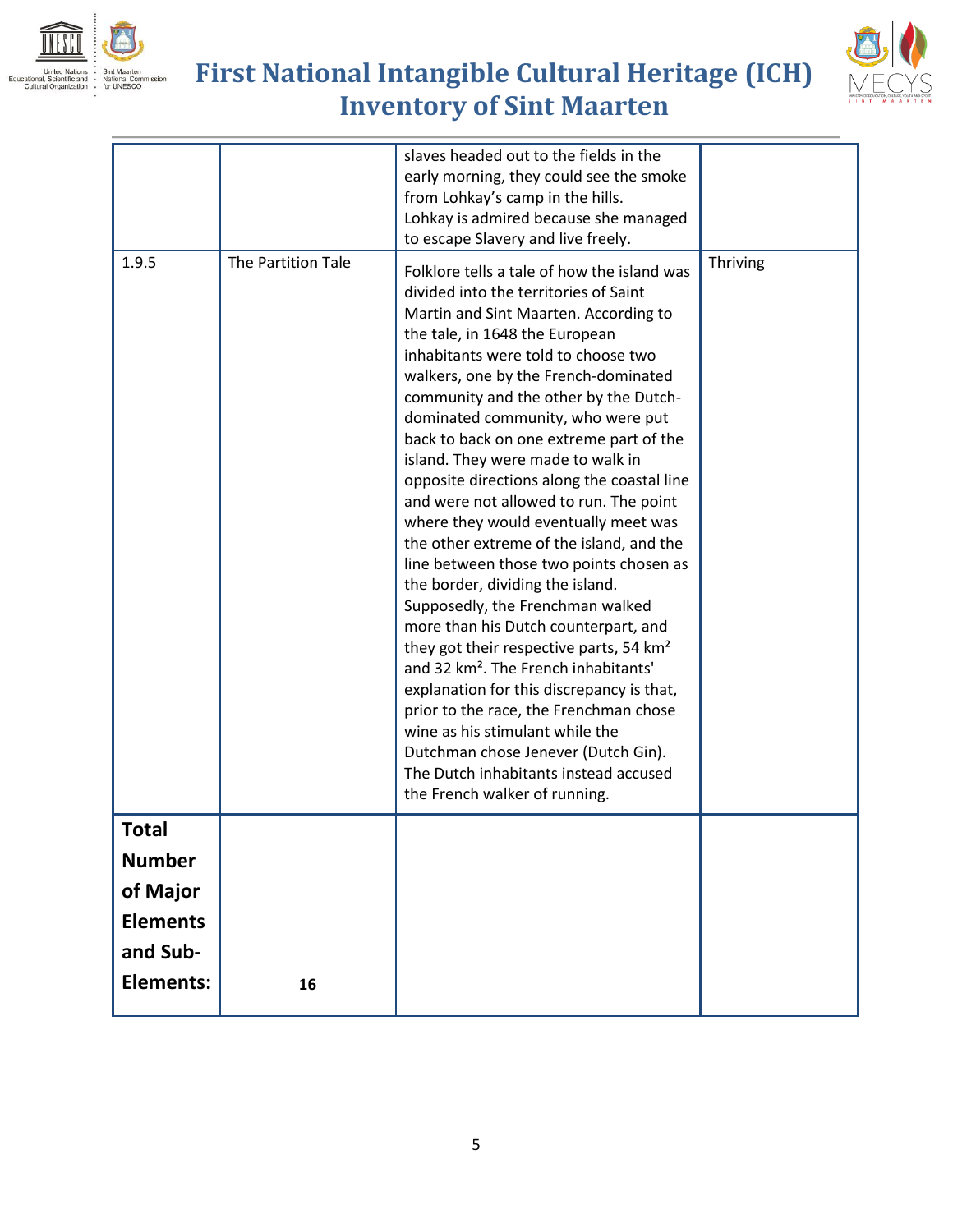



#### **ICH Domain (2) Performing Arts**

| <b>Codes</b> | <b>Titles of Major</b><br><b>Elements and</b><br><b>Sub-Elements</b> | <b>Description</b>                                                                                                                                                                                                                                                                                                                                                                                                          | <b>Status</b> |
|--------------|----------------------------------------------------------------------|-----------------------------------------------------------------------------------------------------------------------------------------------------------------------------------------------------------------------------------------------------------------------------------------------------------------------------------------------------------------------------------------------------------------------------|---------------|
| 2.1          | Performing of Folk/<br><b>Traditional Songs</b>                      | Singing songs originating among the<br>people of a country or area, passed by oral<br>tradition from one singer or generation to<br>the next.                                                                                                                                                                                                                                                                               | Surviving     |
| 2.1.1        | Mr. Jambole                                                          | A work song that was used to accompany<br>the arrowroot tradition in Colombier in the<br>North. The song itself is about a man from<br>Colombier who owed someone a dollar bill<br>and explains how Mr. Jambole got on his<br>donkey. It is a song that is performed<br>during cultural events and performances,<br>in choirs and during activities at schools<br>and on the southern side of the island of<br>St. Maarten. | Surviving     |
| 2.1.2        | Mama Make Yo'<br>Johnny Cakes<br>Christmas Comin'                    | A festive tune with a calypso rhythm,<br>played during the Christmas season<br>throughout the island and other parts of<br>the Caribbean                                                                                                                                                                                                                                                                                    | Surviving     |
| 2.1.3        | Good Mornin',<br>Good Mornin', I<br>Come Fo' Meh<br>Guavaberry       | A song sung during the Christmas season.<br>In the olden days, serenaders would sing<br>the song as they went from house to<br>house. In return, the residents of the<br>home would offer the serenaders a glass<br>of Guavaberry.                                                                                                                                                                                          | Surviving     |
| 2.2          | Performing of<br><b>Traditional Dance</b>                            | Performing of a folk dance of the common<br>people of a country or region.                                                                                                                                                                                                                                                                                                                                                  | Surviving     |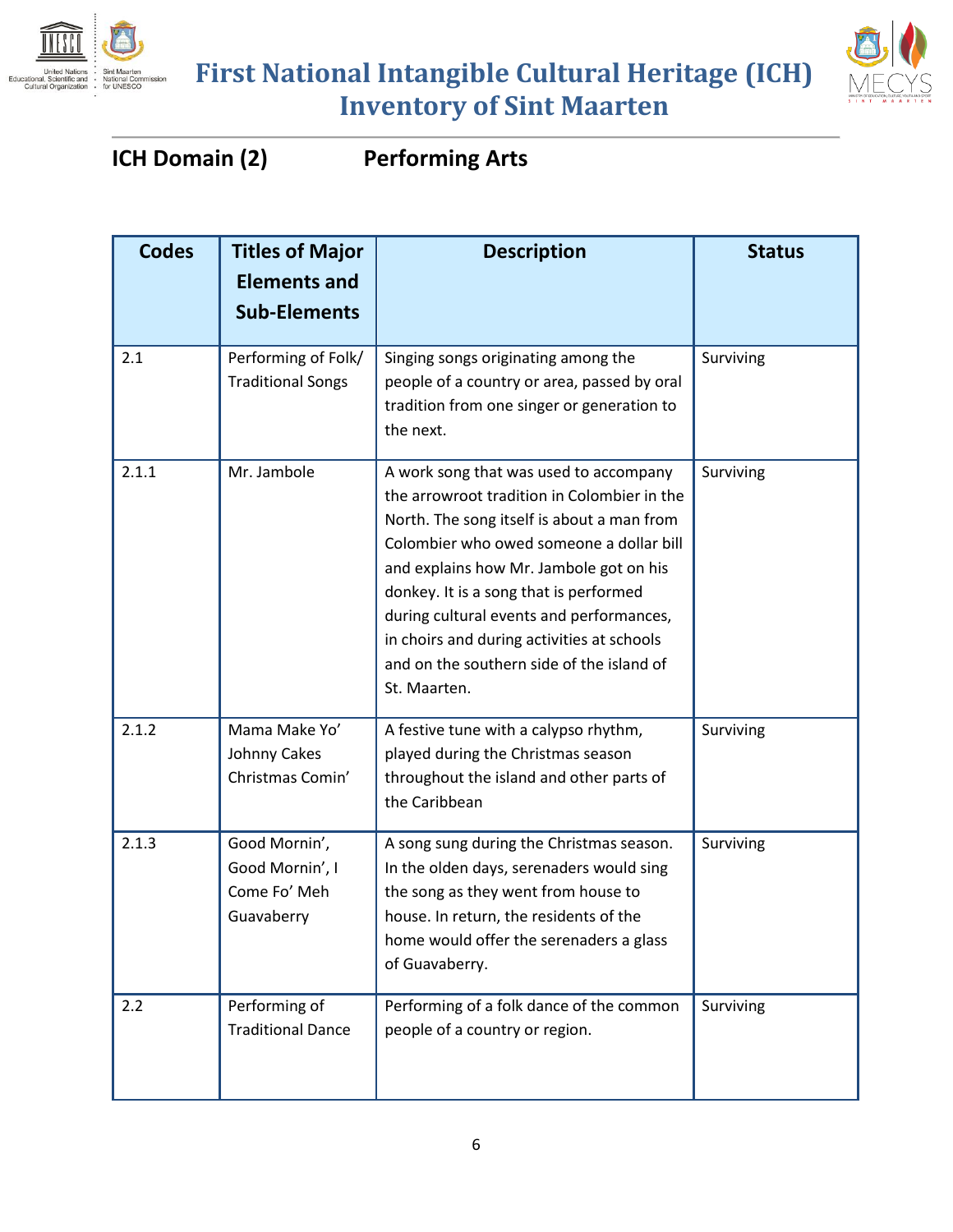





| 2.2.1 | Ponum Dance                            | A dance of emancipation or freedom,<br>created when Slavery was abolished on<br>the island. The accompanying song was<br>reportedly sung by the recently<br>emancipated, who had known about the<br>impending abolition, though the slave<br>master tried to hide the information from<br>them. So when the slave master made the<br>official announcement, the joke was "pon<br>'um" (on him). | Surviving |
|-------|----------------------------------------|-------------------------------------------------------------------------------------------------------------------------------------------------------------------------------------------------------------------------------------------------------------------------------------------------------------------------------------------------------------------------------------------------|-----------|
| 2.2.2 | May Pole Dance                         | It is a dance of European origin that<br>involves persons plaiting ribbons while<br>moving around a pole.                                                                                                                                                                                                                                                                                       | Declining |
| 2.2.3 | Moko Jumbie (stilt<br>dancers/walkers) | A form of festive stilt walking and dancing,<br>said to be West African in origin. In the<br>olden days, the Moko Jumbie, a larger-<br>than-life character, instilled fear and<br>obedience in children.                                                                                                                                                                                        | Surviving |
| 2.2.4 | 3- Step Polka                          | A form of creolized polka that consists of<br>step and swing movements and was<br>usually danced to string-band music,<br>performed by popular local bands such as<br>Tanny and the Boys.                                                                                                                                                                                                       | Declining |
| 2.2.5 | Majorettes                             | This refers to both the dancers and<br>the dance involving the twirling of batons<br>and performing stunts during parades and<br>other special events.                                                                                                                                                                                                                                          | Declining |
| 2.2.6 | Waltz (Dance)                          | A dance of European origin that includes<br>two persons holding each other, turning<br>across the floor in movements of 3 steps<br>(in triple time).                                                                                                                                                                                                                                            | Declining |
| 2.2.7 | Quadrille (Kwadril)                    | A dance of European origin but creolized<br>by African retentions and consist typically<br>of four couples forming a square.                                                                                                                                                                                                                                                                    | Declining |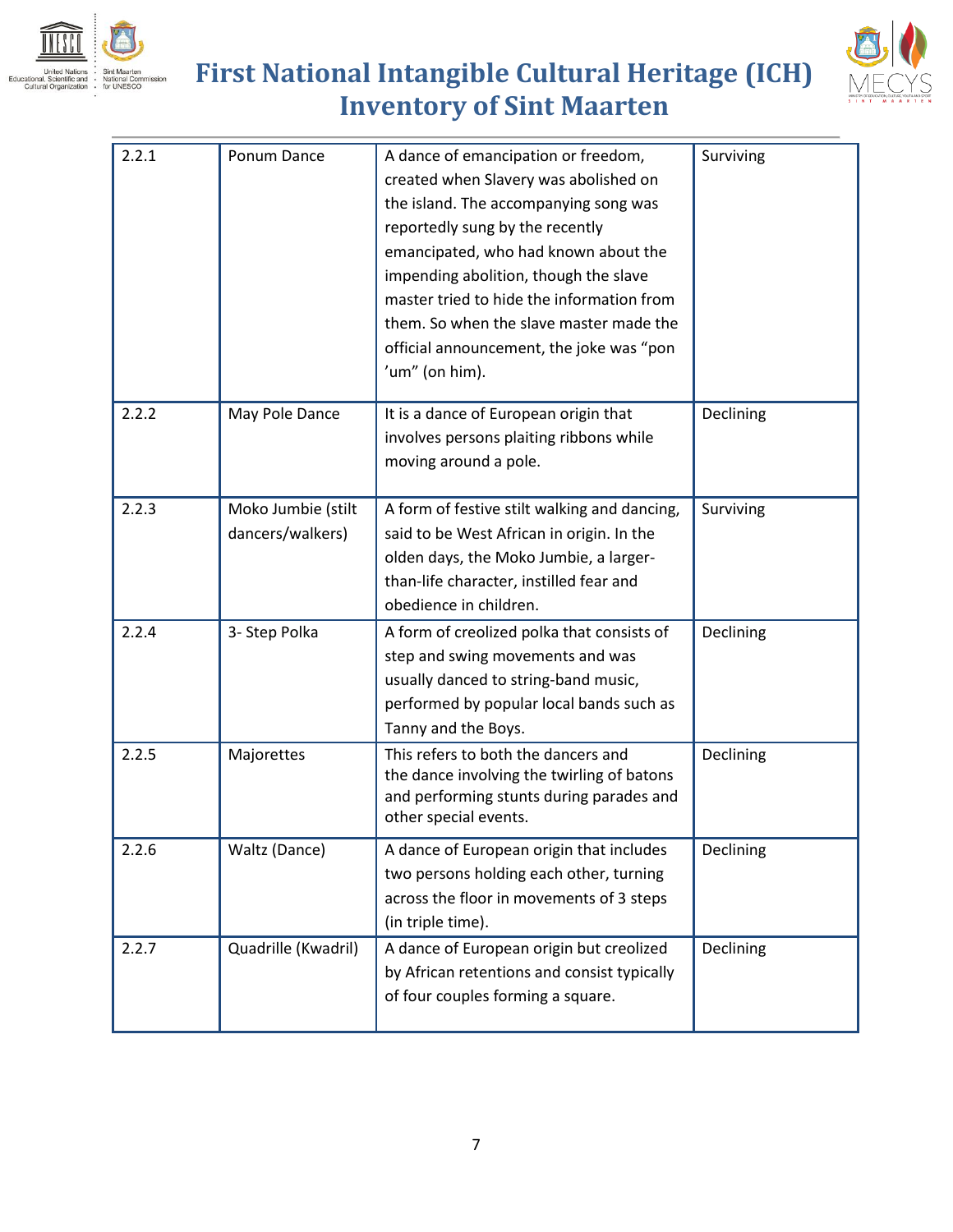



| 2.3   | Performing of<br><b>Traditional Music</b><br>(Genre) | Performing of folk music during festivities<br>and social events                                                                                                                                                               | Surviving |
|-------|------------------------------------------------------|--------------------------------------------------------------------------------------------------------------------------------------------------------------------------------------------------------------------------------|-----------|
| 2.3.1 | <b>String Band Music</b>                             | Folkloric music consisting of mainly string<br>and some wind and percussion<br>instruments                                                                                                                                     | Declining |
| 2.3.2 | Calypso Music                                        | A style of Caribbean folk music which<br>draws upon African rhythmic influences<br>and usually performed during the annual<br>Carnival season. Calypso songs are<br>essentially based on local political and<br>social issues. | Surviving |
| 2.3.3 | Drum Band Music                                      | Music made by a band consisting of hand-<br>drums and other percussion and wind<br>instruments. Drum band music originated<br>in Africa.                                                                                       | Thriving  |
| 2.3.4 | <b>Bottleneck Music</b>                              | Music made by blowing into a broken off<br>bottleneck. Bottleneck music is played<br>during Christmas season for serenading<br>purposes and during cultural and other<br>festive events.                                       | Surviving |
| 2.3.5 | <b>Steel Pan Music</b>                               | Music made from the steel pan, usually<br>performed during ceremonies, festivals,<br>and other organized events. Steel pan<br>lessons are a part of the music curriculum<br>in some schools and in private programs.           | Thriving  |
| 2.4   | Playing of<br>traditional musical<br>instruments     | Folk musical instruments used when<br>performing traditional music, but not<br>limited to, string bands, drum bands, and<br>Calypso performances.                                                                              | Surviving |
| 2.4.1 | Cowbell                                              | A bell similar to a cowbell used as a hand<br>percussion instrument in various styles of<br>music on the island, including Calypso,<br>drum band, and string band.                                                             | Declining |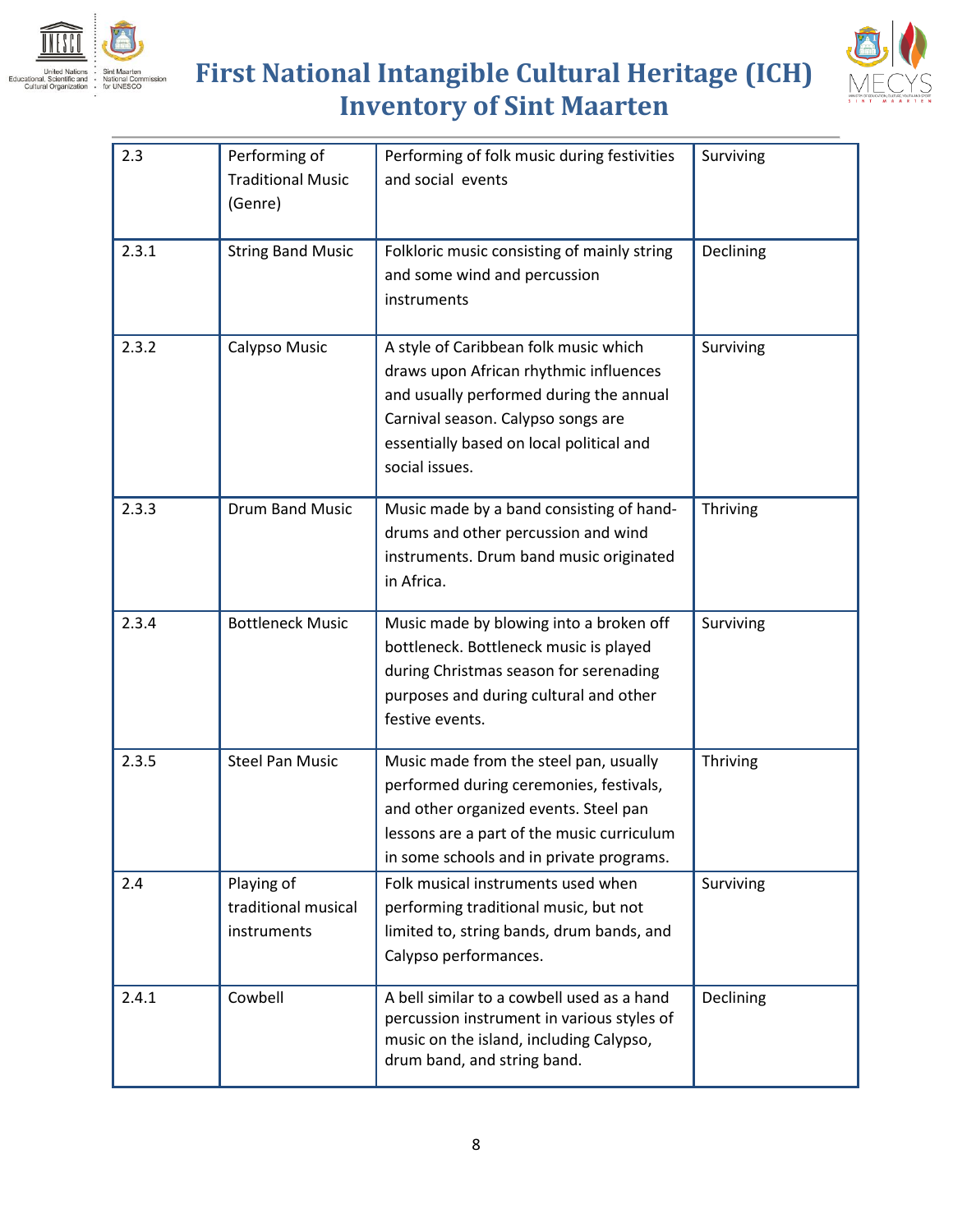



| 2.4.2  | Marimba        | A bass instrument made from wood with                                           | Declining |
|--------|----------------|---------------------------------------------------------------------------------|-----------|
|        |                | steel springs placed around the front to                                        |           |
|        |                | give different tones. The musician sits on                                      |           |
|        |                | top of the marimba to play it.                                                  |           |
| 2.4.3  | Guiro          | A percussion instrument consisting of an                                        | Declining |
|        |                | open-ended hallow gourd, with parallel                                          |           |
|        |                | notches cut on one side. It is played by                                        |           |
|        |                | rubbing a stick or an afro pick to produce a                                    |           |
|        |                | ratchet sound.                                                                  |           |
| 2.4.4  | Tambora        | A two-headed drum played in string band                                         | Declining |
|        |                | music.                                                                          |           |
|        |                |                                                                                 |           |
|        |                |                                                                                 |           |
| 2.4.5  | Palitos/Clavis | A pair of sticks that are banged together to                                    | Declining |
|        |                | provide percussion rhythm.                                                      |           |
|        |                |                                                                                 |           |
|        |                |                                                                                 |           |
| 2.4.6  | Tambourine     | A shallow percussion instrument with                                            | Surviving |
|        |                | metallic rings that jingle. It is most often                                    |           |
|        |                | used during church services and cultural                                        |           |
|        |                | performances and taught in music classes                                        |           |
|        |                | in schools.                                                                     |           |
| 2.4.7  | Guitar         | A stringed, curved musical instrument,                                          | Thriving  |
|        |                | played by strumming and plucking with the                                       |           |
|        |                | fingers. It is used as an instrument in string                                  |           |
|        |                | band, drum band, and other local musical<br>bands.                              |           |
| 2.4.8  | Banjo          | A string instrument, with a long neck and                                       | Declining |
|        |                | circular body, played by strumming,                                             |           |
|        |                | plucking, or picking the strings. It is used in                                 |           |
|        |                | the string band.                                                                |           |
| 2.4.9  | Conch Shell    | Also known as a seashell horn, it makes a                                       | Declining |
|        |                | variety of sounds depending on the                                              |           |
|        |                | specific techniques used by the musician.                                       |           |
|        |                | It is usually blown during rituals and                                          |           |
|        |                | ceremonies.                                                                     |           |
| 2.4.10 | Drum           | A barrel-shaped percussion instrument,                                          | Thriving  |
|        |                | sounded by beating with hands or sticks.<br>Used in just about all local bands. |           |
|        |                |                                                                                 |           |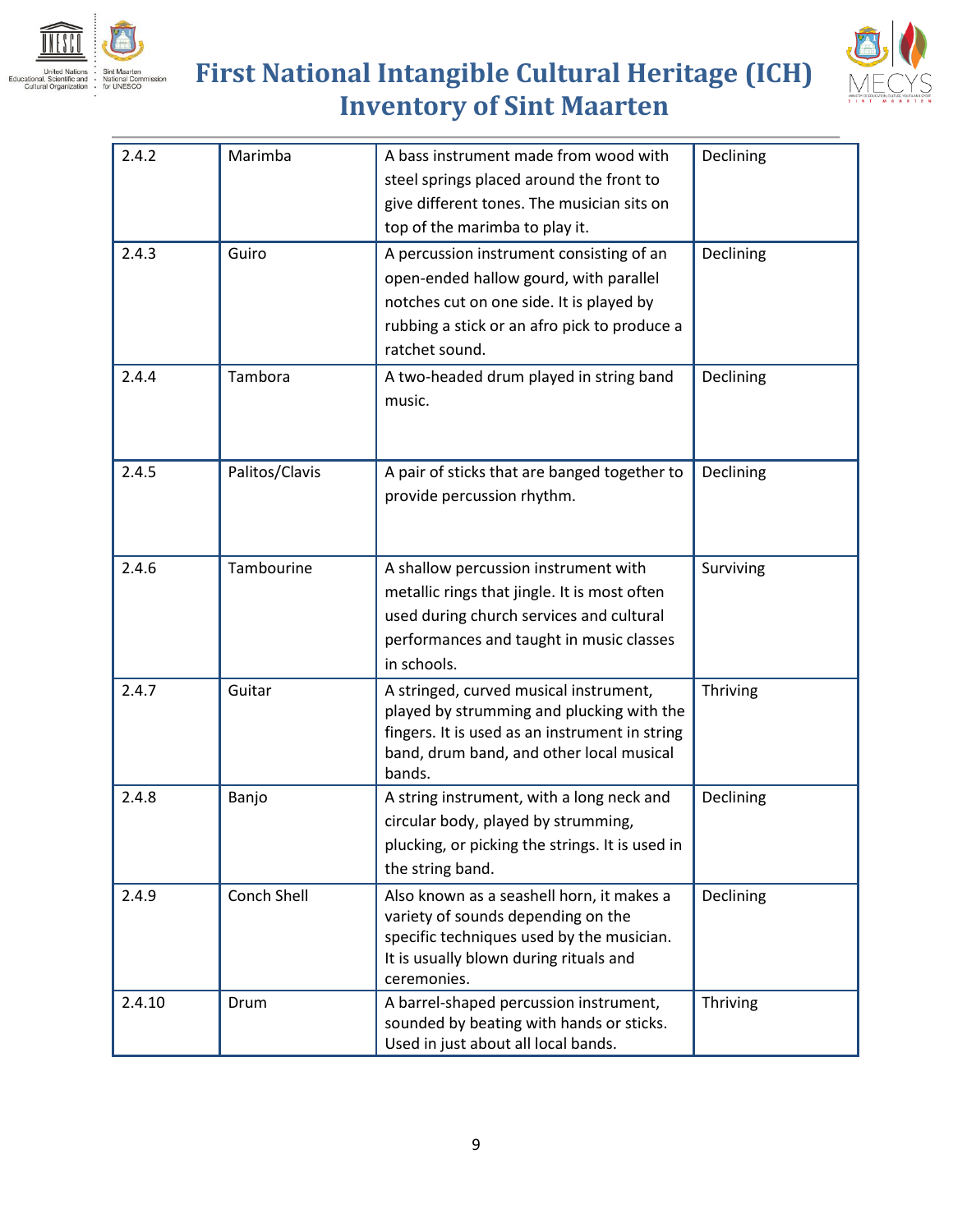



| 2.4.11           | <b>Tire Rim</b>          | An instrument made of a tire rim. The rim<br>is struck by a metal rod at different angles<br>to produce various sounds. It is used in<br>string bands.                                                                                | Declining |
|------------------|--------------------------|---------------------------------------------------------------------------------------------------------------------------------------------------------------------------------------------------------------------------------------|-----------|
| 2.4.12           | <b>Bath Pan Bass</b>     | An instrument created from a metal bath<br>tub with a string attached to the bottom<br>center of the tub and to a stick, which the<br>musician plucks on to make music.                                                               | Declining |
| 2.4.13           | Hoe                      | An instrument created using a hoe and a<br>metal rod. The hoe is struck by the metal<br>rod at different angles to produce various<br>sounds. It is used in string bands.                                                             | Declining |
| 2.4.14           | Harmonica/Mouth<br>Organ | A small wind instrument held against the<br>lips and moved from side to side to<br>produce different notes when blown into.<br>It is used in string bands.                                                                            | Declining |
| 2.4.15           | Accordion                | A box-shaped wind instrument consisting<br>of a folded central part and a keyboard. It<br>is played by pushing the two ends toward<br>each other and using keys and buttons to<br>make the notes. It is used in string bands.         | Declining |
| 2.4.16           | Maracas                  | A percussion instrument in the form of a<br>hallow gourd or gourd-shaped container<br>filled with dry beans or pebbles and<br>usually played, in pairs, by being shaken. It<br>is used in string bands and during church<br>services. | Surviving |
| 2.4.17           | Steelpan                 | A percussion instrument made out of an<br>oil drum and originating in Trinidad. The<br>steelpan is beaten and tuned to produce<br>different sounds. It is used during cultural<br>performances.                                       | Thriving  |
| <b>Total</b>     |                          |                                                                                                                                                                                                                                       |           |
| <b>Number</b>    | 36                       |                                                                                                                                                                                                                                       |           |
| of Major         |                          |                                                                                                                                                                                                                                       |           |
| <b>Elements</b>  |                          |                                                                                                                                                                                                                                       |           |
| and Sub-         |                          |                                                                                                                                                                                                                                       |           |
| <b>Elements:</b> |                          |                                                                                                                                                                                                                                       |           |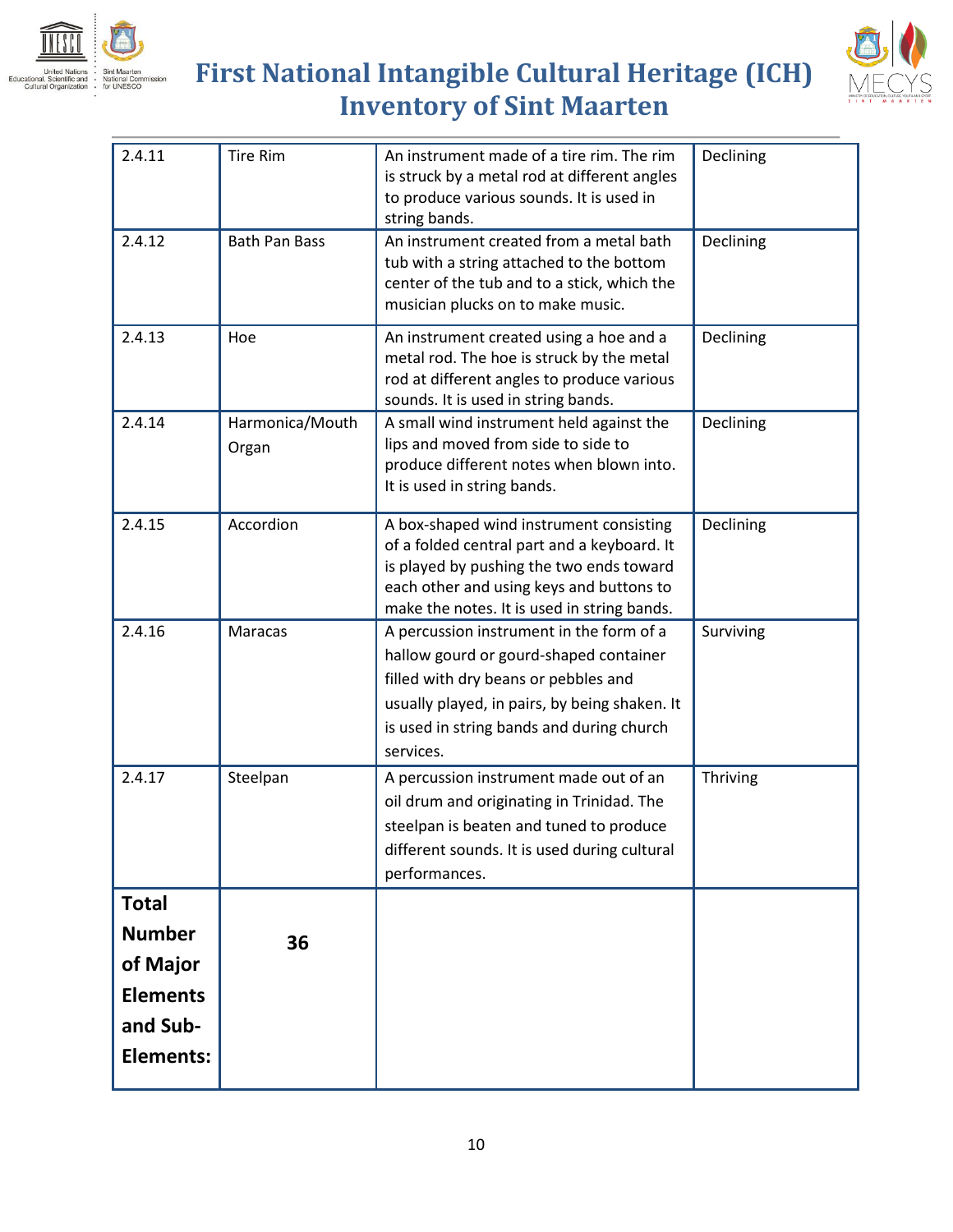



**ICH Domain (3) Social Practices, Rituals, and Festive Events**

| <b>Codes</b> | <b>Titles of Major</b><br><b>Elements and</b><br><b>Sub-Elements</b>         | <b>Description</b>                                                                                                                                                                                                                                                                                                                                                                                                                                                                                             | <b>Status</b>                                                                                                                                                                                                   |
|--------------|------------------------------------------------------------------------------|----------------------------------------------------------------------------------------------------------------------------------------------------------------------------------------------------------------------------------------------------------------------------------------------------------------------------------------------------------------------------------------------------------------------------------------------------------------------------------------------------------------|-----------------------------------------------------------------------------------------------------------------------------------------------------------------------------------------------------------------|
| 3.1          | <b>Festivals and Social</b><br>Customs                                       | Celebrations and activities that are held<br>throughout the year and practiced by<br>many residents/citizens                                                                                                                                                                                                                                                                                                                                                                                                   | Surviving                                                                                                                                                                                                       |
| 3.1.1        | St. Maarten Carnival                                                         | Held annually after the lent season in<br>April. It is a time of public revelry and<br>celebration involving colorful children<br>and adult parades, music, dancing, and<br>shows.                                                                                                                                                                                                                                                                                                                             | Thriving                                                                                                                                                                                                        |
| 3.1.2        | St. Martin Day<br>Celebration                                                | Celebrated annually on November 11 <sup>th</sup> .<br>Governments of the French and Dutch<br>sides alternate each year to host a<br>number of festivities, including swim<br>races, kite-making competitions,<br>dominoes tournaments, cultural parades,<br>traditional food/drink sales, and cook-<br>offs. The colors of the St. Maarten flag-<br>red, white, and blue-are widely<br>decorated around the island and worn by<br>people to commemorate this national<br>event.                                | Thriving                                                                                                                                                                                                        |
| 3.1.3        | Christmas Season,<br>Christmas Day, and<br><b>Boxing Day</b><br>Celebrations | The Christmas celebrations are usually<br>observed from around December 1 to<br>January 1. During the season, several<br>parties are held, and Philipsburg (capital)<br>is bustling with shoppers and shopping.<br>Christmas trees and lights are widely<br>purchased and homes are decorated<br>inside and outside. Specific foods/drinks<br>are made during this time, and gifts are<br>exchanged among families, friends, and<br>colleagues. Boxing Day, an official<br>holiday after Christmas, is used to | Thriving-parties,<br>shopping, Christmas<br>trees & lights,<br>specific foods/<br>drinks made, gift<br>exchanges, church<br>attendance<br>Surviving-house<br>decorations<br>Surviving-Boxing<br>Day observances |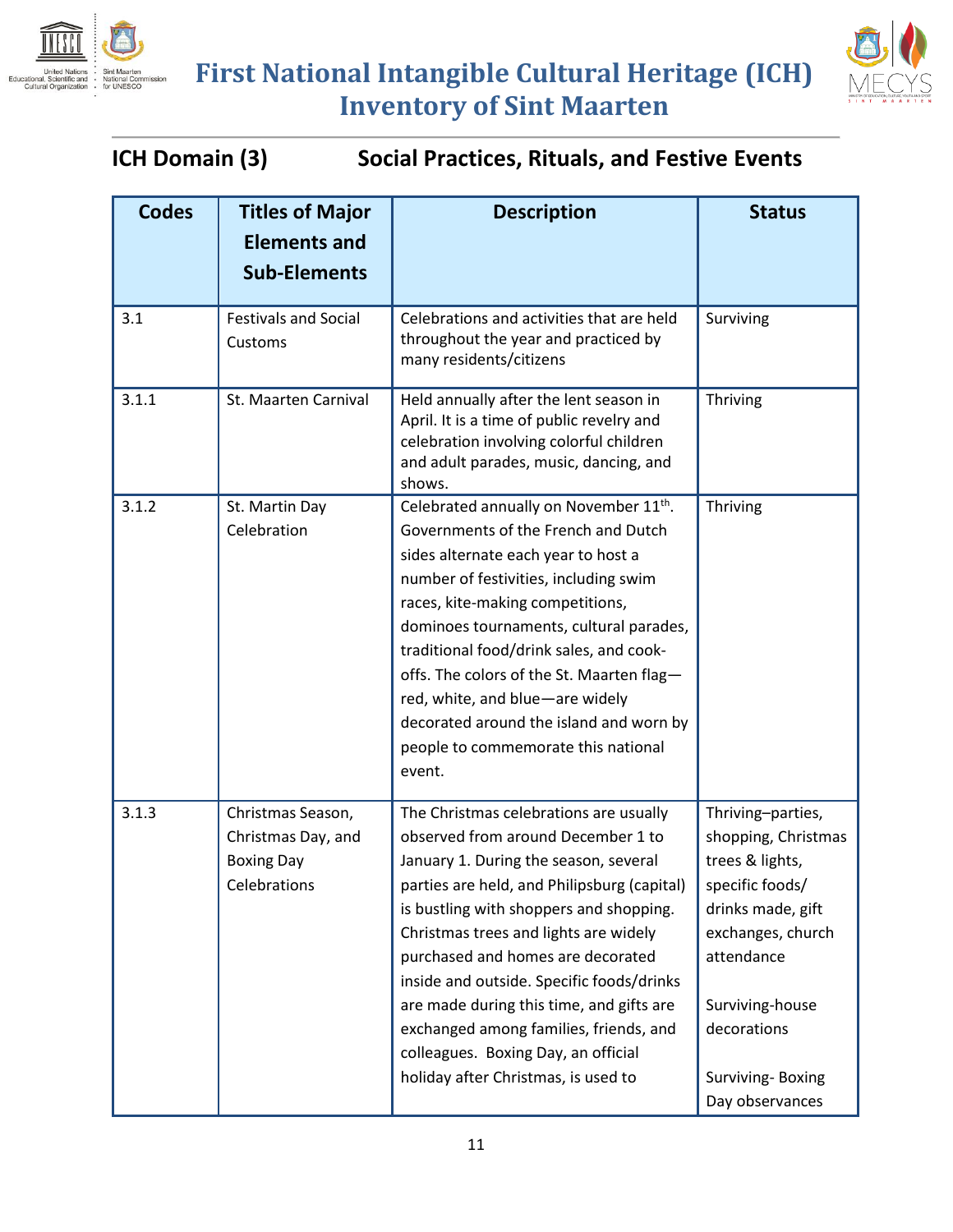





|       |                                                                                                                 | continue the Christmas celebration or for<br>leisure time or rest.                                                                                                                                                                                                                                                                               |                                |
|-------|-----------------------------------------------------------------------------------------------------------------|--------------------------------------------------------------------------------------------------------------------------------------------------------------------------------------------------------------------------------------------------------------------------------------------------------------------------------------------------|--------------------------------|
| 3.1.4 | Old Year's and New<br>Year's (Eve)                                                                              | During Old Year's, several people attend<br>church and/or gather in the main town<br>of Philipsburg and other villages such as<br>Maho to watch fireworks at midnight.<br>Well wishes are exchanged, and several<br>parties are held after the fireworks<br>display.                                                                             | Declining-fireworks<br>display |
| 3.1.5 | <b>Easter Traditions</b><br>Associated with Ash<br>Wednesday, Palm<br>Sunday, Good Friday,<br>and Easter Monday | On Ash Wednesday the cross of ashes is<br>placed on the foreheads of Roman<br>Catholics. During the Easter season,<br>churches hold Palm Sunday parades, give<br>out palms, and make crosses out of<br>palms. In addition, during the Easter<br>weekend there are beach picnics,<br>camping, egg hunts, and avoidance of<br>meat on Good Friday. | Thriving                       |
| 3.2   | Traditional Rituals/<br>Ceremonies                                                                              | Secular or non-secular routines/methods<br>widely practiced among families and<br>individuals throughout their lives                                                                                                                                                                                                                             | Surviving                      |
| 3.2.1 | Baby Baptism/<br>Christening                                                                                    | A religious ceremony where a baby has<br>water poured on him/her to symbolize<br>initiation into the Christian faith                                                                                                                                                                                                                             | Thriving                       |
| 3.2.2 | <b>Adult Baptism</b>                                                                                            | A religious ceremony where adults are<br>immersed into water or sprinkled with<br>water, symbolizing purification or<br>regeneration and admission to the<br>Christian church.                                                                                                                                                                   | Surviving                      |
| 3.2.3 | <b>Baby Protection</b><br>Rituals                                                                               | Rituals are performed in order to protect<br>babies and ensure their healthy<br>upbringing.<br>-Placing of an open Bible in the baby's<br>cradle, sometimes with scissors placed<br>on the Bible for God's protection.                                                                                                                           | Declining                      |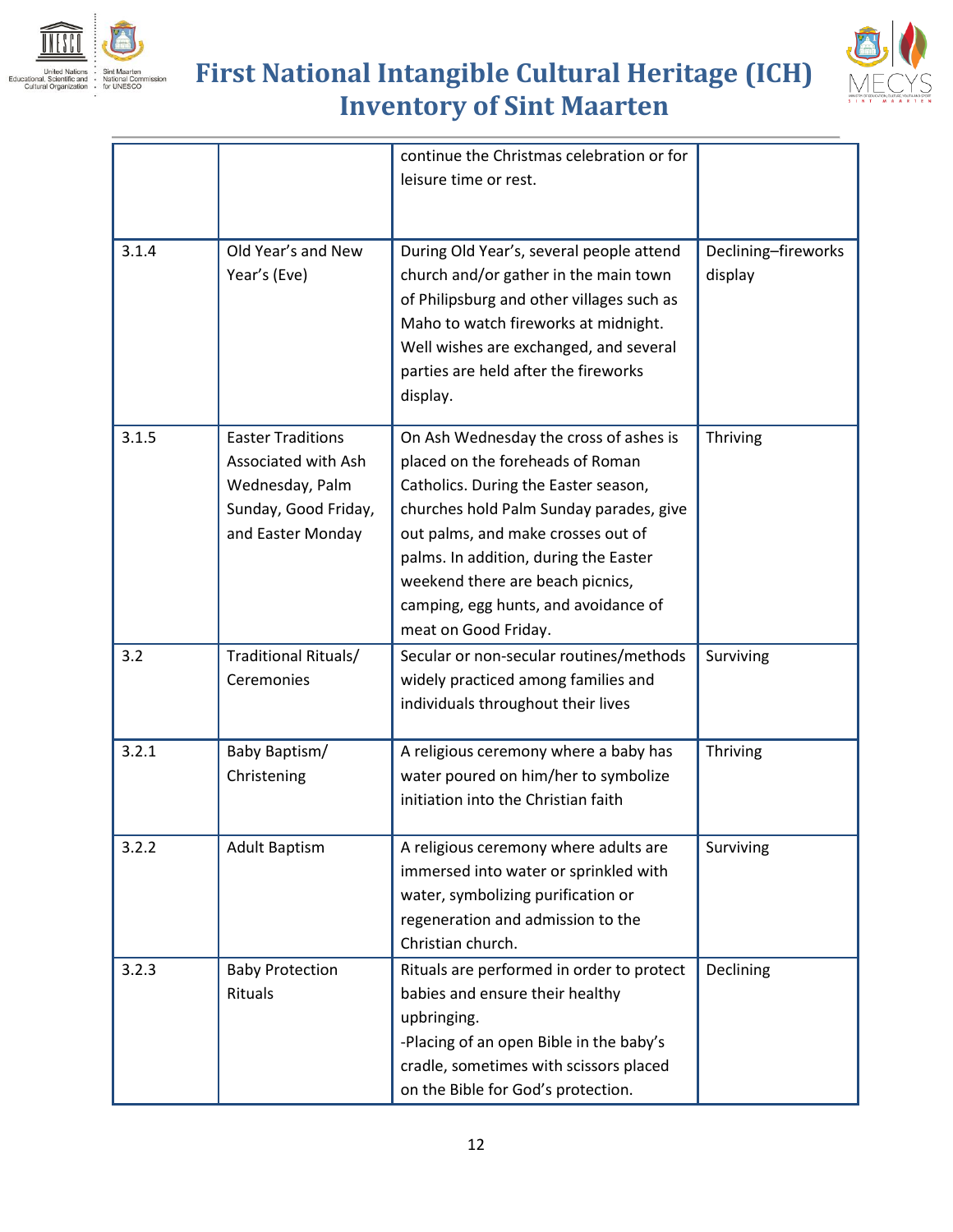



|         |                                     | -Passing the baby over the coffin of a<br>close relative who has passed on so that<br>the person's spirit does not harm the<br>baby.                                                                                                                                                                                                                                                                                         |           |
|---------|-------------------------------------|------------------------------------------------------------------------------------------------------------------------------------------------------------------------------------------------------------------------------------------------------------------------------------------------------------------------------------------------------------------------------------------------------------------------------|-----------|
| 3.2.4   | <b>Courting Rituals</b>             | Young man asking the father of a young<br>woman permission to date her.                                                                                                                                                                                                                                                                                                                                                      | Declining |
| 3.2.5   | Wedding                             | A ceremony in which two people get<br>married                                                                                                                                                                                                                                                                                                                                                                                | Thriving  |
| 3.2.6   | Wake, Funeral, and<br><b>Burial</b> | The wake is a social gathering associated<br>with death and held before burial.<br>Traditionally held at the deceased<br>person's home, more and more it is<br>being held at a funeral parlor or public<br>space. A funeral is a ceremony<br>connected with the burial, interment, or<br>cremation of a deceased person.                                                                                                     | Thriving  |
| 3.2.6.1 | <b>Burial Practices</b>             | Throwing of all funeral ribbons and<br>personal items in the coffin; throwing<br>dust on the closed coffin                                                                                                                                                                                                                                                                                                                   | Thriving  |
| 3.2.7   | <b>Holy Communion</b>               | Holy Communion is an important<br>religious service in the Christian church<br>in which bread and wine are<br>consecrated and shared as a symbol of<br>the Last Supper and the death of Christ.                                                                                                                                                                                                                              | Thriving  |
| 3.2.8   | <b>First Communion</b>              | First Communion is a ceremony in some<br>Christian traditions/churches during<br>which a person first receives the<br>Eucharist, also called Holy Communion or<br>the Lord's Supper. In churches that<br>celebrate First Communion, it occurs<br>only after receiving of Baptism, and once<br>the person has reached the age of reason<br>(between seven and thirteen), often<br>acting as a rite of passage. For Catholics, | Thriving  |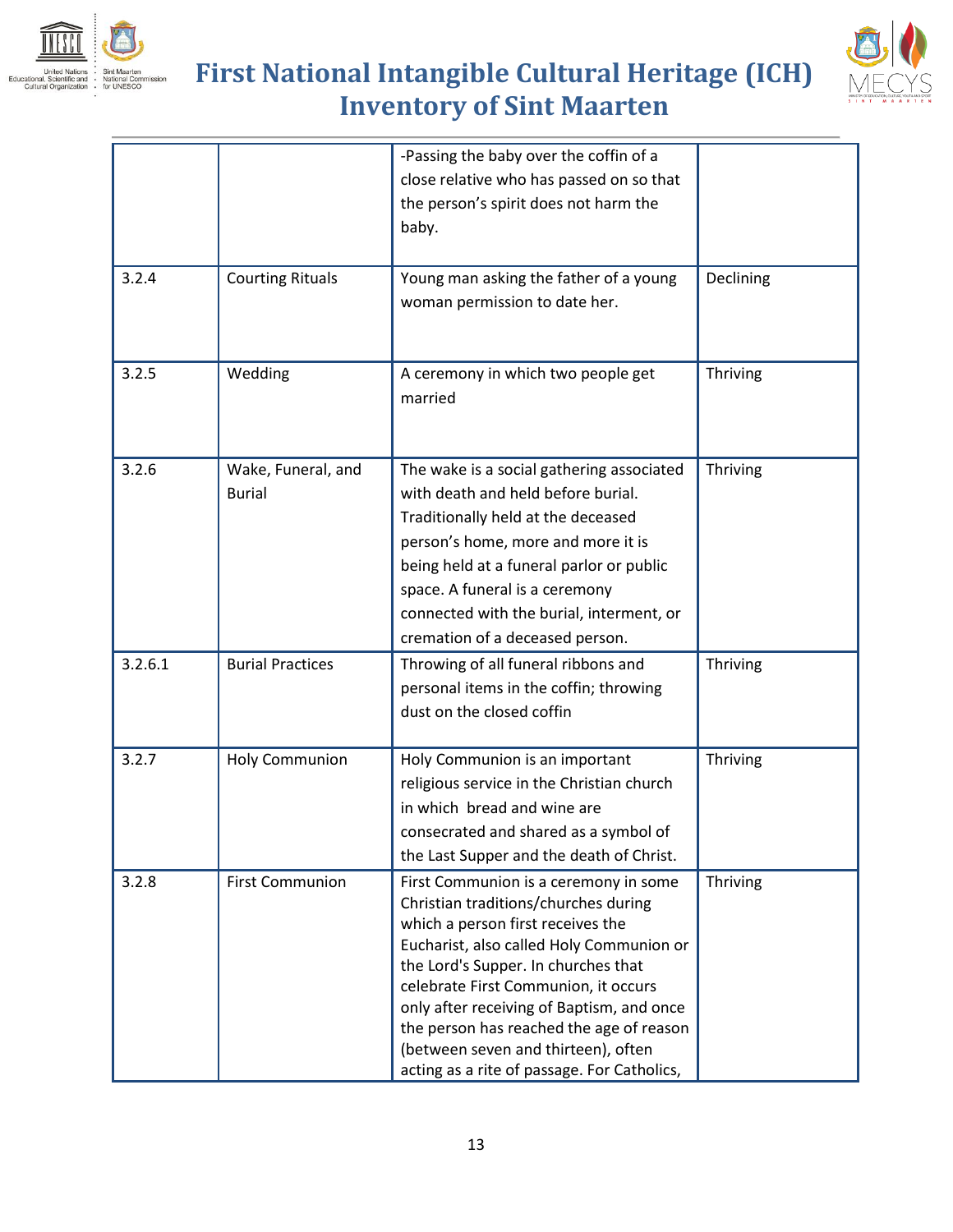





|        |                                           | Holy Communion is the third of seven<br>sacraments received.                                                                                                                                                                                                         |           |
|--------|-------------------------------------------|----------------------------------------------------------------------------------------------------------------------------------------------------------------------------------------------------------------------------------------------------------------------|-----------|
| 3.2.9  | Confirmation                              | Confirmation is seen as the sealing of<br>Christianity created in baptism. It is a<br>ceremony in which a baptized person,<br>especially one baptized as an infant,<br>affirms Christian belief and is admitted as<br>a full member of the Roman Catholic<br>church. | Thriving  |
| 3.2.10 | Jollification                             | A traditional gathering of people to help<br>build a house, well, or fence and at which<br>food is served as compensation.                                                                                                                                           | Declining |
| 3.3    | Traditional/Popular<br>Sports and Hobbies | Sports and hobbies widely practiced and<br>taught throughout the country for<br>leisure, physical activity and/or pleasure.                                                                                                                                          | Thriving  |
| 3.3.1  | Whistling                                 | To produce a high-pitched sound or a<br>clear musical sound by forcing air<br>through a small hole between one's lips<br>or teeth. It is usually done for<br>recreational purposes.                                                                                  | Surviving |
| 3.3.2  | Volleyball                                | An indoor/outdoor team sport played on<br>a (18 by 9 meters) court and involving<br>hitting a ball over a net with the<br>objective to score by getting the ball to<br>fall on the opponent's court. In St.<br>Maarten it is played indoors and on the<br>beach.     | Thriving  |
| 3.3.3  | Cricket                                   | An outdoor bat and ball sport played on<br>a field with a 22-meter pitch at the<br>center and a wicket, made of bails and<br>stumps, at each end. The two teams<br>either bat first or last to make all their<br>rounds at that time.                                | Thriving  |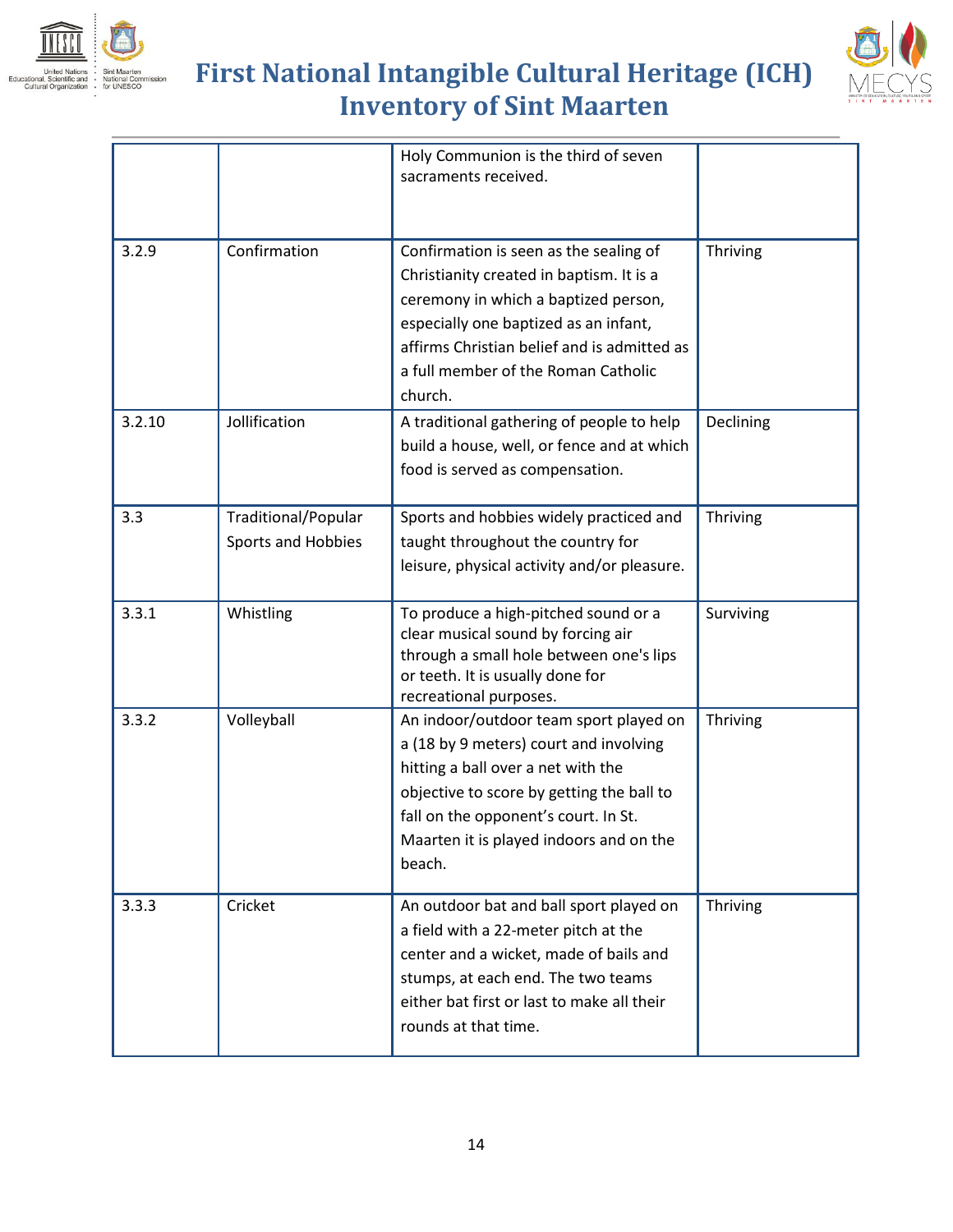



| 3.3.4 | Softball          | An outdoor bat and ball sport, similar to<br>baseball, but played on a smaller field<br>with a softer ball. In St. Maarten it is<br>currently played at the John Cooper/Jose<br>Lake Sr. Ballpark.                                                                                                                                                                                                 | Thriving |
|-------|-------------------|----------------------------------------------------------------------------------------------------------------------------------------------------------------------------------------------------------------------------------------------------------------------------------------------------------------------------------------------------------------------------------------------------|----------|
| 3.3.5 | Baseball          | A bat and ball game played between two<br>teams of nine, taking turns to bat during<br>nine innings. The field comprises a<br>diamond shaped circuit of four bases,<br>which the player must pass in order to<br>score points.                                                                                                                                                                     | Thriving |
| 3.3.6 | Football (Soccer) | An outdoor sport played on a field with<br>two teams of eleven players attempting<br>to kick a ball into a net at the opposite<br>side of the field. It is also played indoor<br>but with six players on each team.                                                                                                                                                                                | Thriving |
| 3.3.7 | Basketball        | An indoor/outdoor game played by two<br>teams of five players. Goals are scored by<br>throwing a ball through a netted hoop<br>fixed above each end of the court. A<br>court can be found in virtually every<br>district in St. Maarten where one can<br>find teams of two, three, or one-on-one.                                                                                                  | Thriving |
| 3.3.8 | Swimming          | An activity that requires the use of one's<br>arms and legs to move the body through<br>water. There are swimming clubs that<br>teach old and young to swim. Talented<br>swimmers are coached and represent<br>the island in national and international<br>competitions. Others are self-taught<br>from going to the beach. Swimming<br>lessons are mandatory in primary schools<br>(third grade). | Thriving |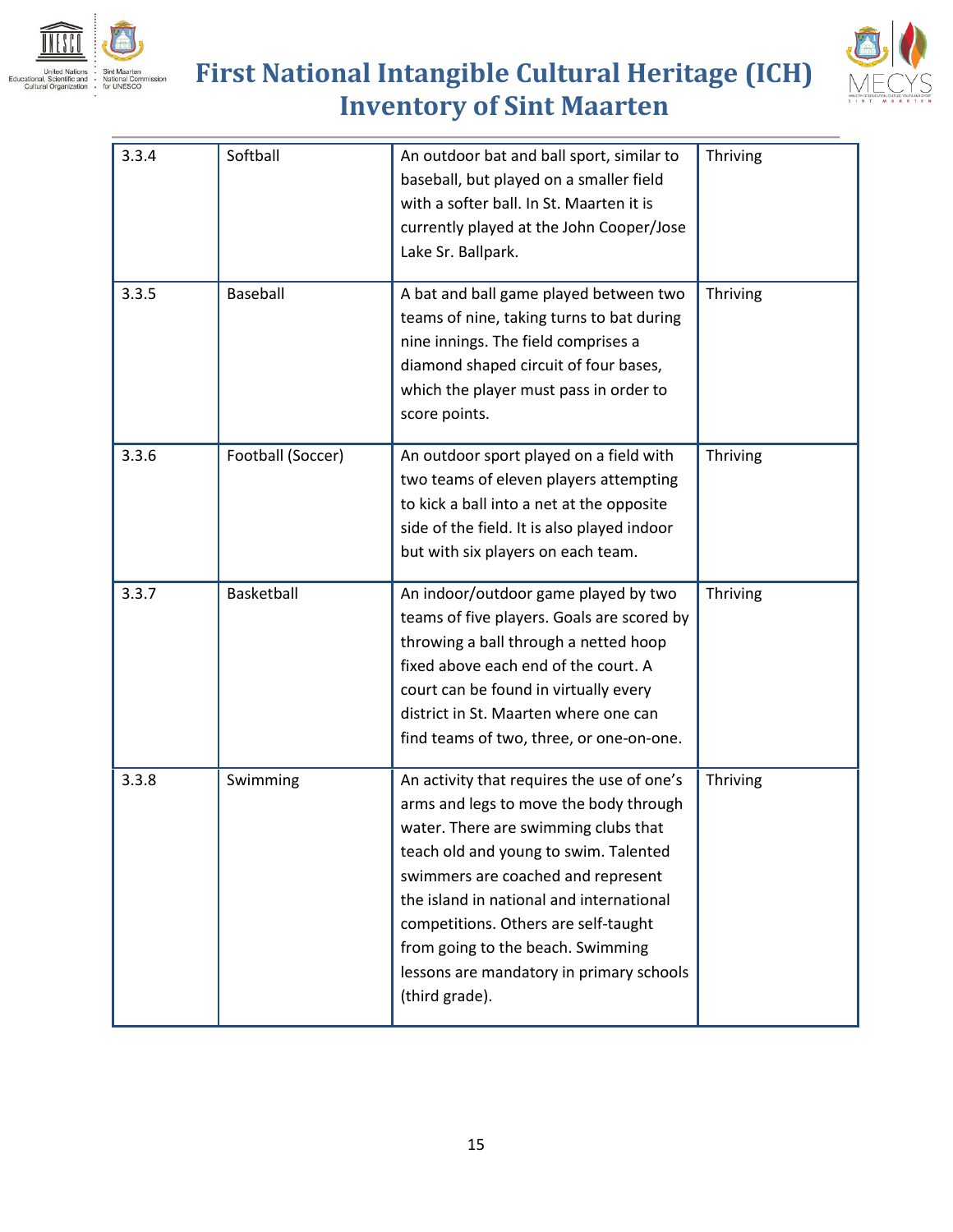





| 3.3.9  | Fishing                    | An activity of catching fish either for<br>sport or for food. Traditionally, men go<br>out at sea in their fishing boats and fish<br>with home-made nets. The catch of the<br>day is sold-traditionally on a string-to<br>the islanders. Others fish from ashore<br>using a round wooden block with fish<br>line, lead, and bait or with fish pots.<br>Lobsters are caught in shallow areas in<br>fish- or lobster traps. Today, it is more<br>popular for people to fish with modern<br>fishing rods, and many do it merely as a<br>pastime. | Surviving |
|--------|----------------------------|-----------------------------------------------------------------------------------------------------------------------------------------------------------------------------------------------------------------------------------------------------------------------------------------------------------------------------------------------------------------------------------------------------------------------------------------------------------------------------------------------------------------------------------------------|-----------|
| 3.3.10 | Whelking                   | The picking of whelks or sea snails from<br>the rocks. They are usually prepared in<br>boiled seawater.                                                                                                                                                                                                                                                                                                                                                                                                                                       | Declining |
| 3.3.11 | <b>Boat Racing</b>         | A sport involving the racing of boats.<br>Traditionally it was a competition among<br>local owners of fishing boats, but over<br>the years, it has increased in numbers of<br>participants and different types of sailing<br>boats, becoming popular during special<br>island holidays and internationally<br>famous with the annually organized<br>Heineken Regatta.                                                                                                                                                                         | Thriving  |
| 3.3.12 | Bicycle Racing/<br>Cycling | A sport or activity of riding a bicycle. In<br>the past racing was mainly part of special<br>festivities, but lately cycling is increasing<br>in popularity with the increase in bike<br>owners, who hold competitions at<br>regular times and events.                                                                                                                                                                                                                                                                                        | Thriving  |
| 3.3.13 | <b>Horse Racing</b>        | A sport in which horses and their riders<br>take part in races. Horse and donkey<br>racing was popular in the old times when<br>most households had one of those noble<br>animals. Nowadays, there are some<br>parks where visitors and locals can take                                                                                                                                                                                                                                                                                       | Declining |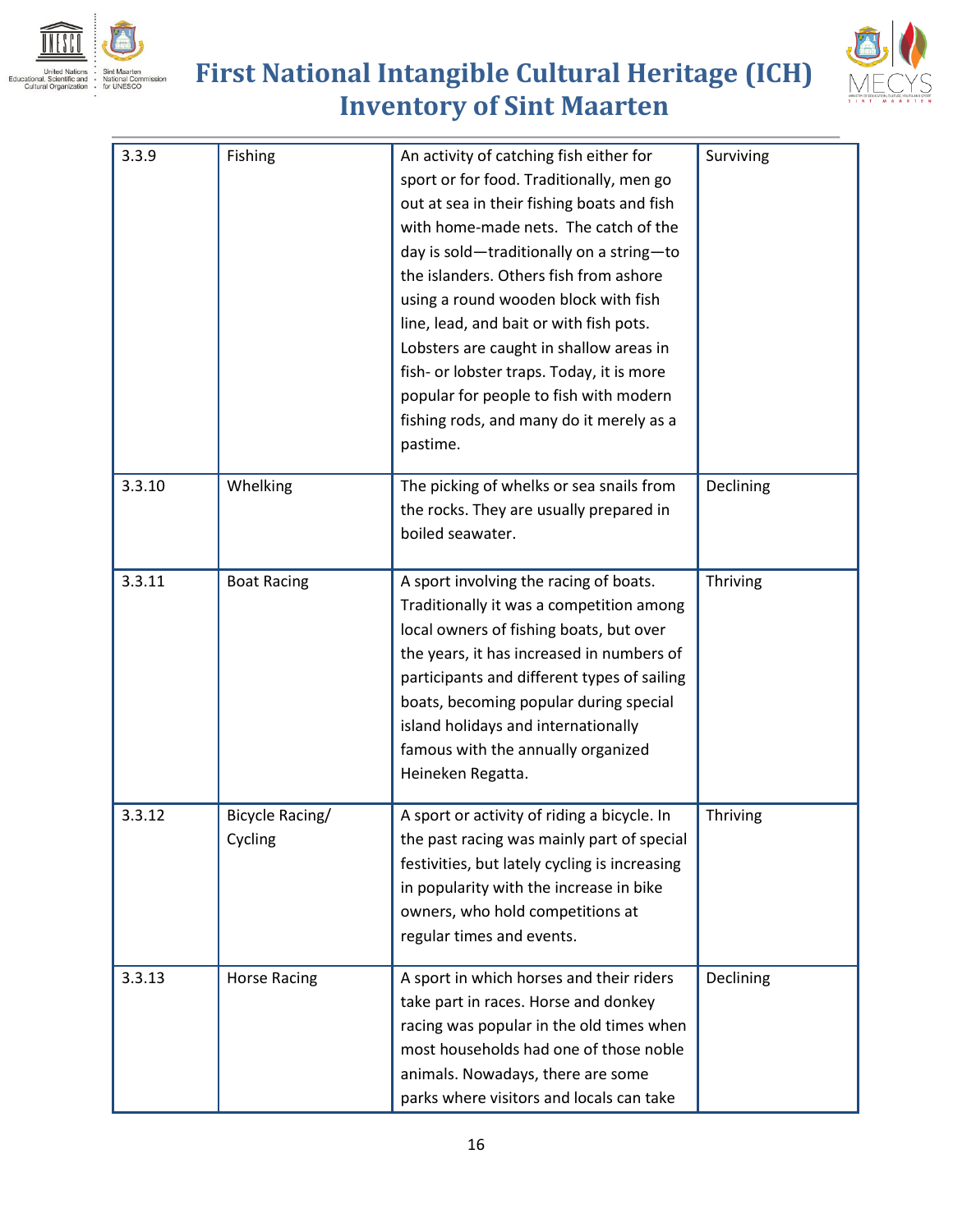





|        |                                           | lessons or go on excursions in remote<br>areas or swim with the horses in the sea.                                                                                                                                                                                                                                                             |           |
|--------|-------------------------------------------|------------------------------------------------------------------------------------------------------------------------------------------------------------------------------------------------------------------------------------------------------------------------------------------------------------------------------------------------|-----------|
| 3.3.14 | Dominoes                                  | A strategic game played with a maximum<br>of 4 persons and involving 28 rectangular<br>domino tiles, each with a line dividing it<br>into two squares that are numbered with<br>zero to six dots. The game is highly<br>popular especially among males but<br>females also participate. Domino<br>tournaments are held throughout the<br>year. | Thriving  |
| 3.3.15 | <b>Card Games</b>                         | A popular game that is played by all ages<br>and families using a set of playing cards.<br>Popular card games on St. Maarten are<br>Romie 500, poker, I declare war,                                                                                                                                                                           | Thriving  |
| 3.3.16 | <b>Board Games</b>                        | A game played by persons of all ages<br>which involves the movement of pieces<br>on a board such as chess, Chinese<br>checkers or checkers.                                                                                                                                                                                                    | Surviving |
| 3.3.17 | Cockfighting                              | A blood sport of setting two game cocks<br>to fight each other, held in a ring called a<br>cockpit. This practice continues to be<br>done in secret.                                                                                                                                                                                           | Thriving  |
| 3.3.18 | <b>Ram Goat Showcasing</b><br>Competition | Once a year, goats of different breeds<br>are showcased to the public and jury at<br>Colombier in the North (French territory)<br>for being best of the island. Participants<br>from both Northern and Southern sides<br>of the island enter their rams and<br>compete in this event.                                                          | Surviving |
| 3.4    | <b>Partner Hand</b>                       | An informal system of saving and<br>collecting money in a savings club or<br>partnership. Each month, one person in<br>the group collects the sum of money put<br>into the group by the partners.                                                                                                                                              | Thriving  |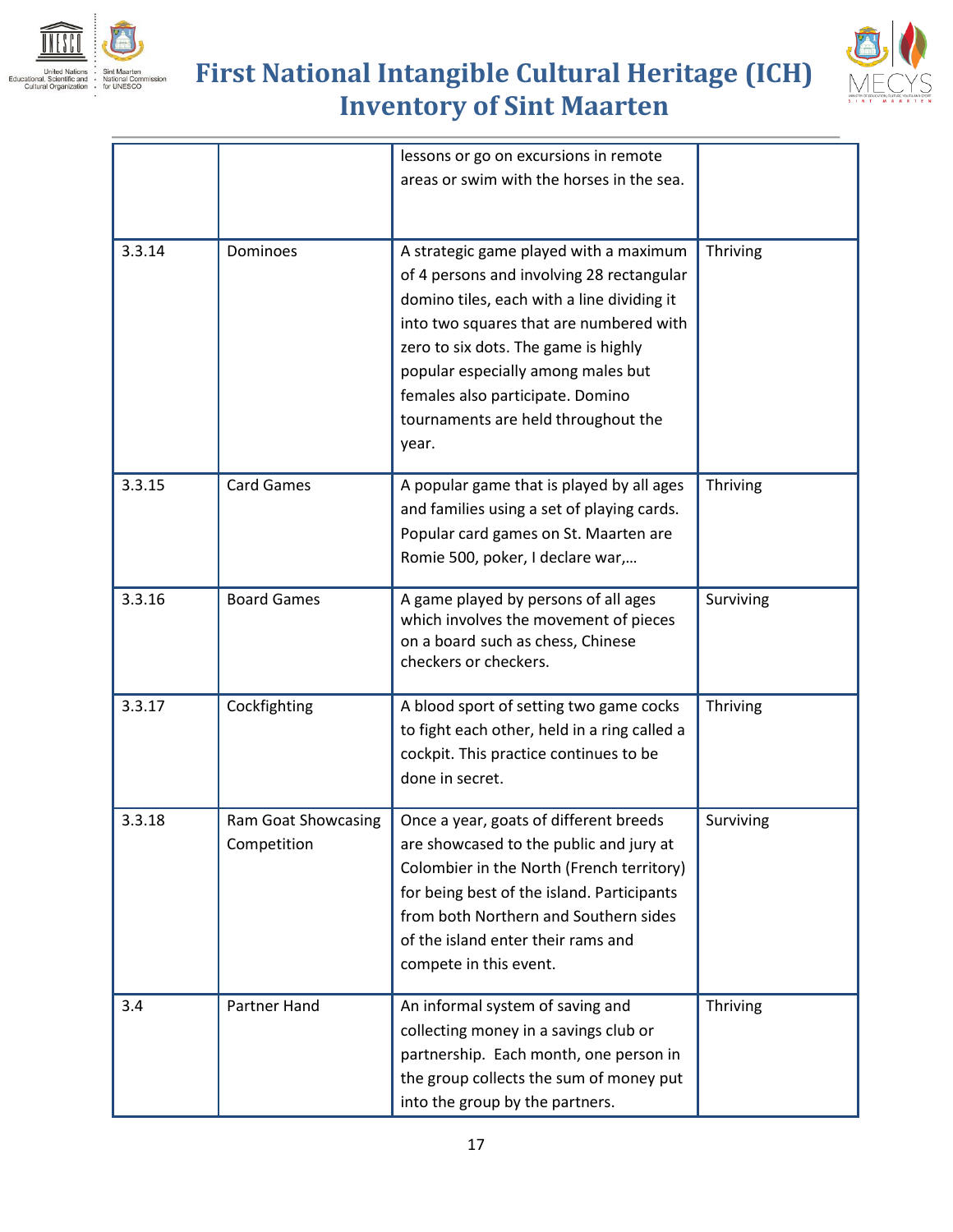



| 3.5   | Plaiting/Braiding of<br>Hair/Guinea or<br>"Ginny"/Cornrows | Plaiting-The practice of joining three or<br>more strands of hair by weaving them<br>over each other in a special pattern;<br>Ginnying-Plaiting the hair close to the<br>head in thin rows;<br>Braiding-The use of store-bought hair<br>that is added to one's hair in a plaited<br>pattern. Especially schoolgirls' hair is<br>regularly plaited and styled either at<br>home or in salons.           | Thriving  |
|-------|------------------------------------------------------------|--------------------------------------------------------------------------------------------------------------------------------------------------------------------------------------------------------------------------------------------------------------------------------------------------------------------------------------------------------------------------------------------------------|-----------|
| 3.6   | Traditional Childhood/<br><b>Playground Games</b>          | Games played with minimal equipment,<br>and which children learn by example<br>from each other and play without<br>reference to written rules. They are<br>usually done during school recess and at<br>home, after school, or in the playground.                                                                                                                                                       | Surviving |
| 3.6.1 | <b>Ring Games</b>                                          | Players form a ring by holding hands<br>while the person inside the ring starts<br>skipping around to the song being sung<br>by the ones holding hands. Most popular<br>songs include:<br>- Ring around the Rosie<br>- Four White Horses up the River<br>- A Rick Chick Chick (Tamandeh)<br>- Little Sally Water<br>- Brown Girl in the Ring<br>- London Bridge is Falling Down<br>- Down by the Alley | Declining |
| 3.6.2 | <b>Clapping Games</b>                                      | Hand games, usually non-competitive<br>and generally played between 2 or more<br>persons and accompanied by nursery<br>rhymes/songs. Such as:<br>-Four White Houses<br>-Ms. Mary Mack                                                                                                                                                                                                                  | Surviving |
| 3.6.3 | Game of Jacks                                              | Played with six-point spiked jacks which<br>must be picked up before the ball<br>bounces twice. The winner is the first<br>person to complete a prescribed series of<br>throws.                                                                                                                                                                                                                        | Declining |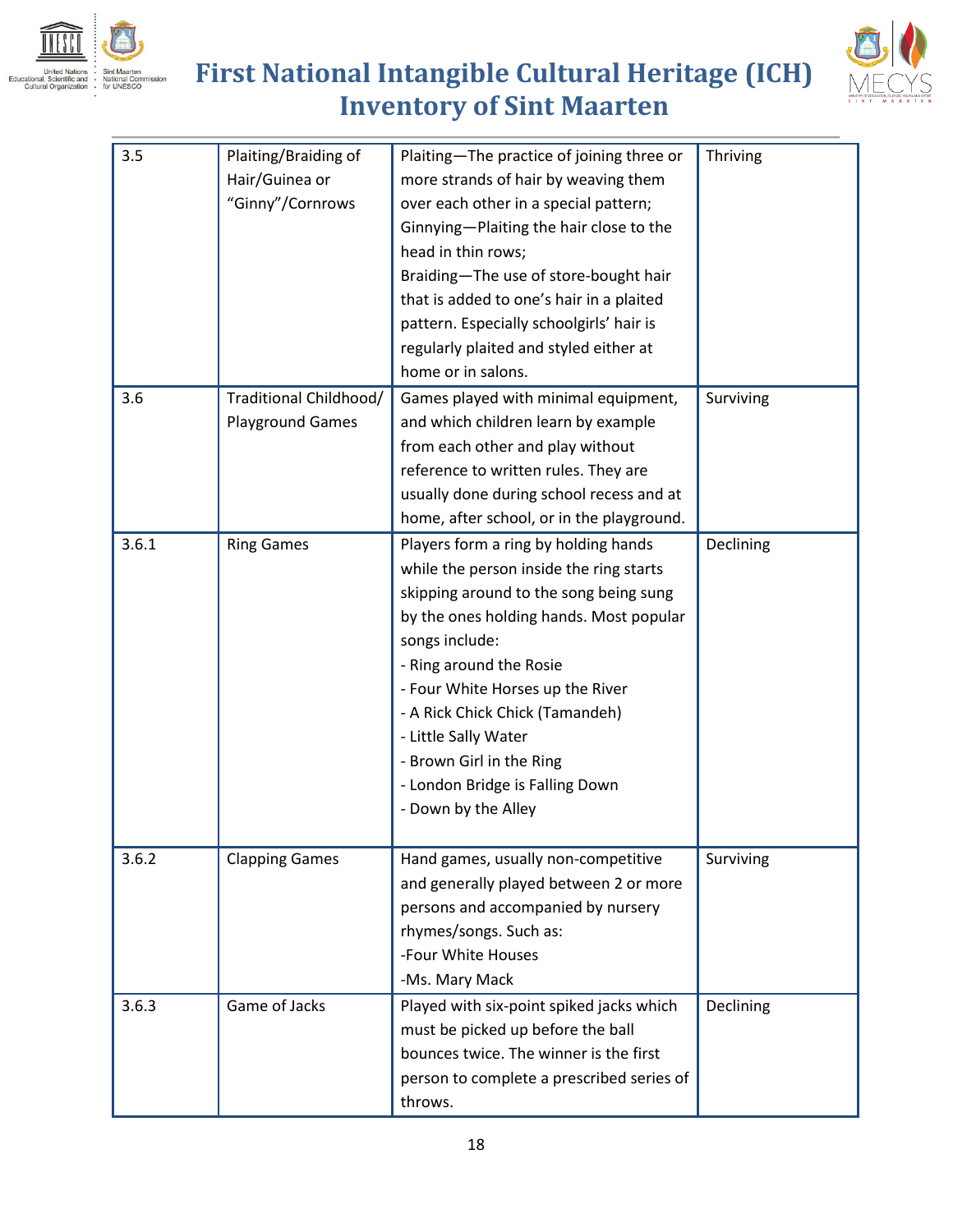



| 3.6.4 | Pitchin' Marbles    | Played with marbles made of plastic or      | Declining |
|-------|---------------------|---------------------------------------------|-----------|
|       |                     | glass, which are placed inside of a circle  |           |
|       |                     | drawn on the ground at the start of the     |           |
|       |                     | game. The objective is to knock the         |           |
|       |                     | marbles out of the circle.                  |           |
| 3.6.5 | Jump Rope/ Skipping | A game in which a player jumps in the       | Surviving |
|       | Rope                | rope while it is being turned in a circular |           |
|       |                     | motion by two other players holding the     |           |
|       |                     | rope at the two ends as they chant a        |           |
|       |                     | rhyme. The jumper must move in,             |           |
|       |                     | complete the jump, and move out             |           |
|       |                     | without touching the rope. Players take     |           |
|       |                     | turns jumping in and out of the rope.       |           |
| 3.6.6 | <b>Tag Games</b>    | Games where children run away from          | Declining |
|       |                     | the person trying to tag them. Once         |           |
|       |                     | caught and tagged, that person becomes      |           |
|       |                     | "it" and runs out to tag others as s/he     |           |
|       |                     | shouts "lalick" (last lick).                |           |
|       |                     |                                             |           |
| 3.6.7 | Hide & Seek         | One child has to find others who are        | Declining |
|       |                     | hiding from him or her. Once a player is    |           |
|       |                     | found, s/he becomes the one that seeks      |           |
|       |                     | the others. Mostly played in the            |           |
|       |                     | neighborhood or school play area.           |           |
|       |                     |                                             |           |
| 3.6.8 | <b>Top Spinning</b> | A top is put in motion by tossing it on the | Declining |
|       |                     | ground with a string which is used to       |           |
|       |                     | keep it spinning. Another variation is to   |           |
|       |                     | use a whip or one's fingers to keep the     |           |
|       |                     | top moving and spinning.                    |           |
| 3.6.9 | Hopscotch           | A game played by children who throw a       | Declining |
|       |                     | stone or other object unto a set of joined  |           |
|       |                     | squares drawn on the ground. The            |           |
|       |                     | children jump into the squares either on    |           |
|       |                     | one or two legs in order to get the stone   |           |
|       |                     | or object.                                  |           |
|       |                     |                                             |           |
|       |                     |                                             |           |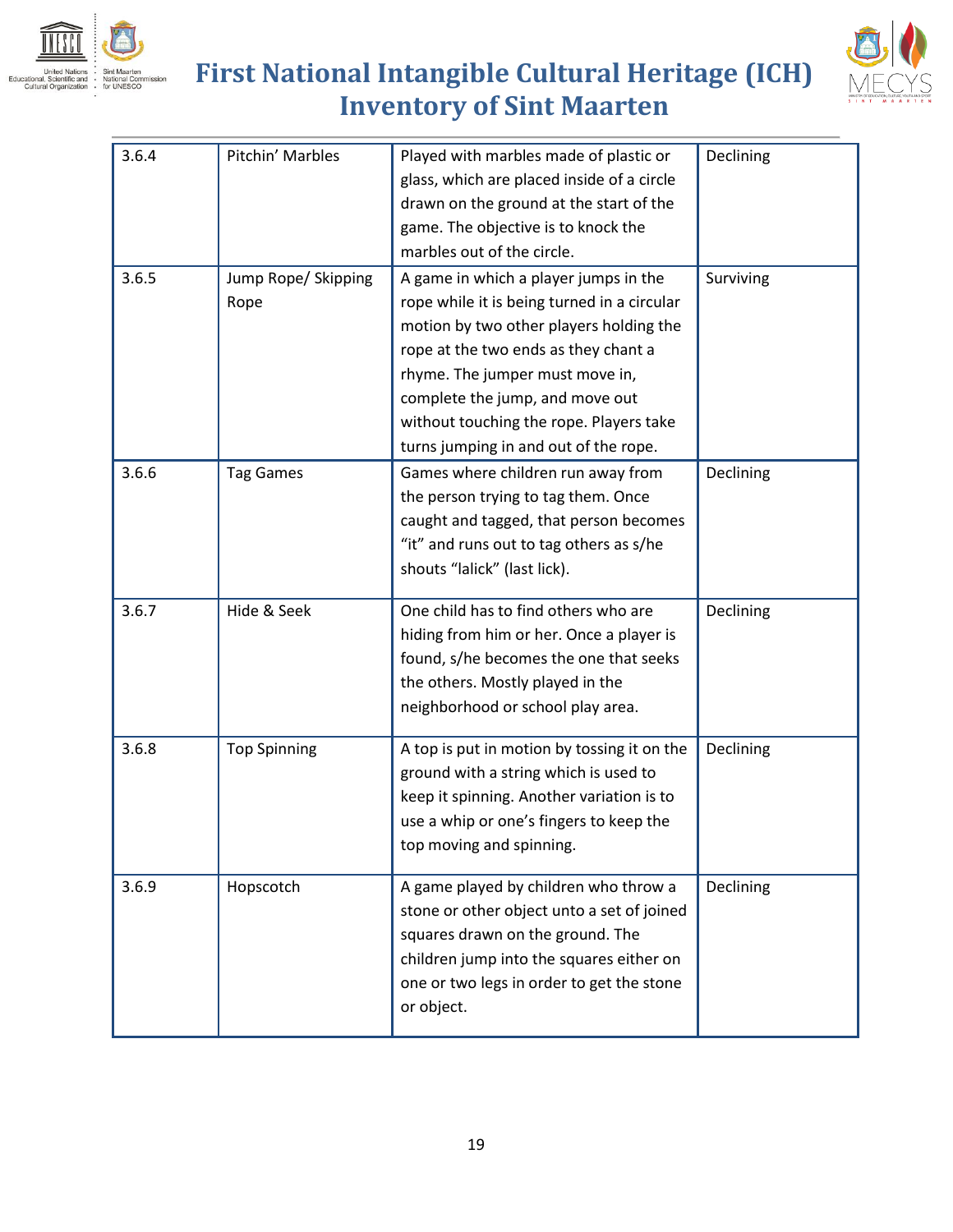



| 3.6.10 | MISSISSIPPI Game              | A skipping game played by two or three<br>children with a rope/elastic tied around<br>the ankle of one child while the others<br>jump in and out spelling the word<br>Mississippi.                                                                          | Declining |
|--------|-------------------------------|-------------------------------------------------------------------------------------------------------------------------------------------------------------------------------------------------------------------------------------------------------------|-----------|
| 3.6.11 | Hula-hooping                  | A game played by twirling a hoop around<br>one's waist, limbs, or neck.                                                                                                                                                                                     | Surviving |
| 3.6.12 | <b>String Games</b>           | Making string figures and tricks by<br>manipulating the string with one's<br>fingers or fingers of other people.                                                                                                                                            | Declining |
| 3.6.13 | Yoyo                          | A game played by throwing yoyo<br>downwards and catching it as it springs<br>back up. Different tricks can be played<br>with the yoyo.                                                                                                                      | Declining |
| 3.6.14 | Sack Race                     | A game in which two people each put a<br>leg in a sack and hop forward together<br>from a starting point to a finish line.<br>Played during special events with the use<br>of potato sacks.                                                                 | Declining |
| 3.6.15 | <b>Wheelbarrow Race</b>       | A game played with one person sitting<br>inside and the other pushing the<br>wheelbarrow as fast as possible to the<br>finish line. A variation of the game has<br>one person functioning as the<br>wheelbarrow while the other functions<br>as the driver. | Declining |
| 3.6.16 | Egg (or Lime) & Spoon<br>Race | A game in which children have to race to<br>the finish line while holding a spoon with<br>an egg or lime without dropping it.                                                                                                                               | Declining |
| 3.6.17 | 3-Legged Race                 | A race involving participants completing<br>the race with a leg of one runner tied or<br>strapped to that of another runner. The<br>aim is for the pair to run together to the<br>finish line without falling over.                                         | Declining |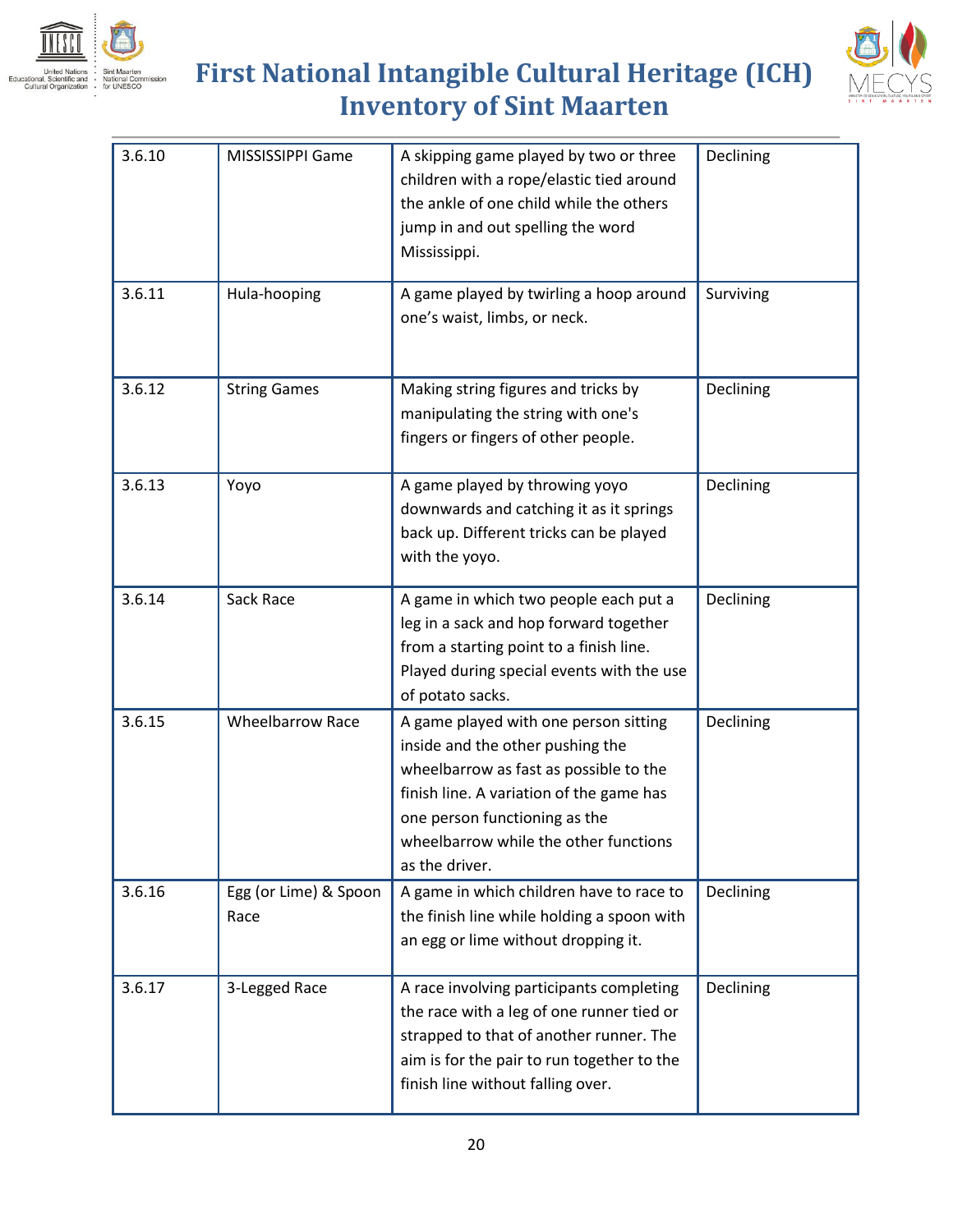



| 3.7   | Making of and Flying<br><b>Kites</b> | Kites are made from paper and other<br>materials such as tape, ribbon, twine,<br>etc. and taken to a flat area to fly.<br>Usually done around the Easter holidays.                                                                                                                                                                                                                                      | Declining |
|-------|--------------------------------------|---------------------------------------------------------------------------------------------------------------------------------------------------------------------------------------------------------------------------------------------------------------------------------------------------------------------------------------------------------------------------------------------------------|-----------|
| 3.8   | <b>Games Played Using</b><br>Paper   | Games enjoyed by both adults and<br>children and involving the use of paper,<br>pencils and pens for entertaining<br>purposes                                                                                                                                                                                                                                                                           | Surviving |
| 3.8.1 | <b>Paper Guessing</b><br>Games       | Pieces of paper are folded in such a way<br>to make the participant guess what is<br>hidden under the folds to reveal a<br>message.                                                                                                                                                                                                                                                                     | Declining |
| 3.8.2 | Pen and Paper Games                  | Games using paper and pencil/pens: i.e.<br>Tic Tac Toe, Hangman, Connecting the<br>Dots (Squares), doodling                                                                                                                                                                                                                                                                                             | Surviving |
| 3.8.3 | Objects out of Paper                 | Pieces of paper are folded in such a way<br>that they could be used to create objects<br>such as boats, planes, or hats.                                                                                                                                                                                                                                                                                | Declining |
| 3.9   | <b>Food Preparation</b>              | The preparation and consumption of<br>locally made cuisine are an integral part<br>of St. Maarten's history, culture, and<br>identity                                                                                                                                                                                                                                                                   | Thriving  |
| 3.9.1 | <b>Seafood Dishes</b>                | Seafood is a regular dish. Fish/shellfish<br>(shrimp, oysters, octopus, mussels,<br>crab) is caught or bought at the fish<br>market or shop; cleaned with lime or<br>salt; and cooked, boiled, fried, steamed,<br>or made into a soup. Seafood is also<br>prepared and sold during special<br>occasions and barbecue events and<br>usually served with fungi, salads, plantain<br>and/or rice and peas. | Thriving  |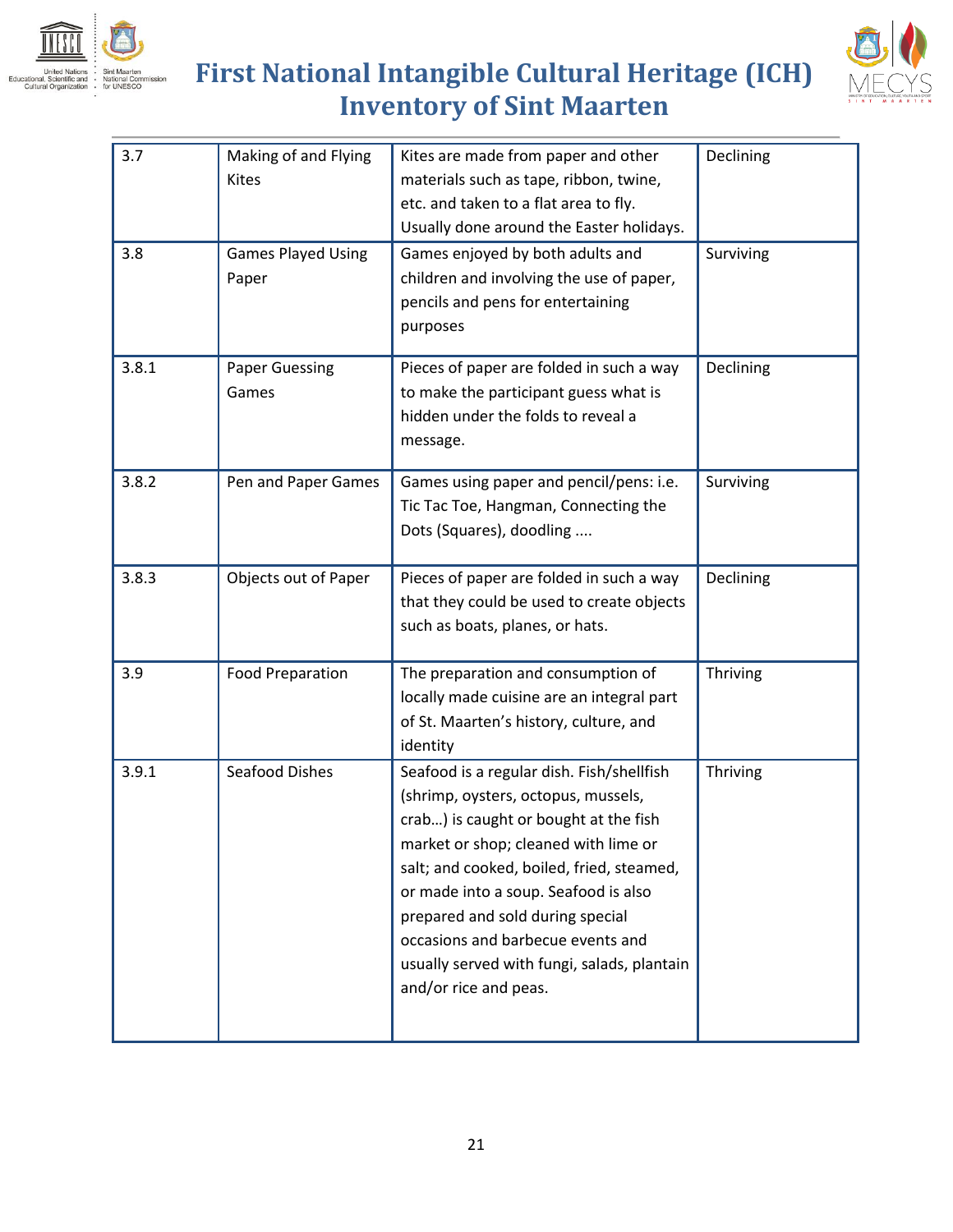



| 3.9.1.1 | Crab Backs (catch,<br>purge, clean, cook,<br>etc.) | Crabs are caught, and the shells are<br>removed and cleaned. The meat is<br>seasoned and stuffed in the shell and<br>served as a dish.                                                                                                                                                                                   | Thriving |
|---------|----------------------------------------------------|--------------------------------------------------------------------------------------------------------------------------------------------------------------------------------------------------------------------------------------------------------------------------------------------------------------------------|----------|
| 3.9.1.2 | Fish (catch, purge,<br>clean, cook, etc.)          | Fish is caught in a net, by line, or in a<br>trap. The scales and the insides are<br>removed. Cuts are made on both sides,<br>especially for frying, and seasoning/<br>spices added to maximize flavor.                                                                                                                  | Thriving |
| 3.9.1.3 | <b>Conch and Dumplings</b>                         | The conch is a large, protected shellfish<br>which can be eaten steamed or<br>preserved in vinegar. The best way to<br>make it tender is in the pressure cooker.<br>Dumplings are made of flour or cornmeal<br>and boiled with the conch.                                                                                | Thriving |
| 3.9.1.4 | Boil(ed) Fish with<br>Provisions                   | The fish is cleaned and cut on both sides,<br>then boiled and served with provisions<br>(pumpkin and other root vegetables such<br>as sweet potatoes, yams, eddos, cassava,<br>$etc.$ )                                                                                                                                  | Thriving |
| 3.9.1.5 | Fish and Fungi<br>(Cornmeal)                       | Fried, boiled, roasted, or steamed fish<br>served with dough made from cornmeal,<br>pepper, and salt boiled together; once<br>cooled, the dough can also be baked or<br>fried.                                                                                                                                           | Thriving |
| 3.10    | <b>Local Dishes</b>                                | Local dishes are usually prepared and<br>served daily. Examples are: rice and peas,<br>fish and dumplings or fungi, stewed goat,<br>chicken, fish, plantain, fried rice, cassava,<br>arrowroot, and soups. There are special<br>occasions where specific dishes are<br>served (i.e. ham during the Christmas<br>season). | Thriving |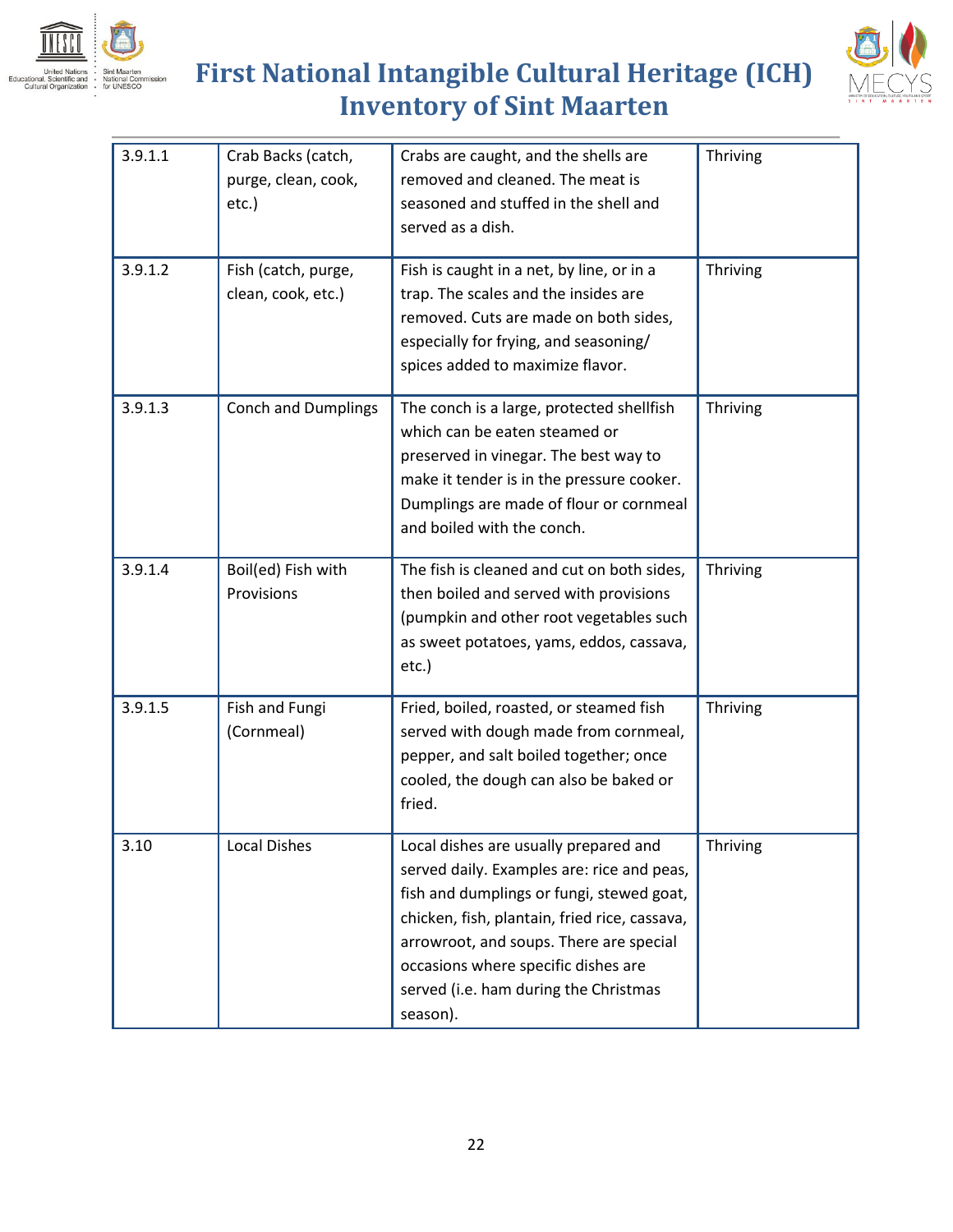



| 3.10.1<br>3.10.2 | Salt Fish<br>Saltfish & Dumplings | Made from salt cod, this is a savory<br>staple dish in St. Maarten cuisine and<br>eaten any time of the day. This is<br>seasoned with minced vegetables and<br>normally served with rice and peas or<br>Johnny cakes or dumplings.<br>Saltfish is served with dumplings, which<br>are made of flour or cornmeal. Cattle-<br>tongue is a special-sized dumpling<br>shaped like a cow's tongue. | Thriving<br>Thriving |
|------------------|-----------------------------------|-----------------------------------------------------------------------------------------------------------------------------------------------------------------------------------------------------------------------------------------------------------------------------------------------------------------------------------------------------------------------------------------------|----------------------|
| 3.10.3           | <b>Rice Dishes</b>                | Rice dishes can be made from different<br>types of rice, along with different types<br>of meat, poultry or seafood, and<br>vegetables.                                                                                                                                                                                                                                                        | Thriving             |
| 3.10.3.1         | Locri                             | Made with cooked rice and broth,<br>seasoning (spices), vegetables, and<br>pieces of chicken; a very popular dish<br>among the locals and also called Rice<br>Pilaf or Cook Up.                                                                                                                                                                                                               | Thriving             |
| 3.10.3.2         | <b>Rice and Peas</b>              | A rice dish with added peas (can be<br>different types of peas) to the cooked<br>rice and mixed with spices. The rice and<br>peas can also be boiled together to give<br>it a special flavor.                                                                                                                                                                                                 | Thriving             |
| 3.10.3.3         | Stew(ed) Peas                     | Soak peas overnight until soft then boil<br>on a low temperature. Add salt or other<br>spices.                                                                                                                                                                                                                                                                                                | Thriving             |
| 3.11             | Soups                             | The soup is usually named after the meat<br>or fish source used.                                                                                                                                                                                                                                                                                                                              | Thriving             |
| 3.11.1           | Peas Soup                         | Peas are usually soaked overnight and<br>boiled in water with salt, spices,<br>pumpkins, onions, leeks, garlic, ginger,<br>carrots, and meat. Peas used include<br>lentils, pigeon peas, black-eyes peas, and<br>kidney beans.                                                                                                                                                                | Thriving             |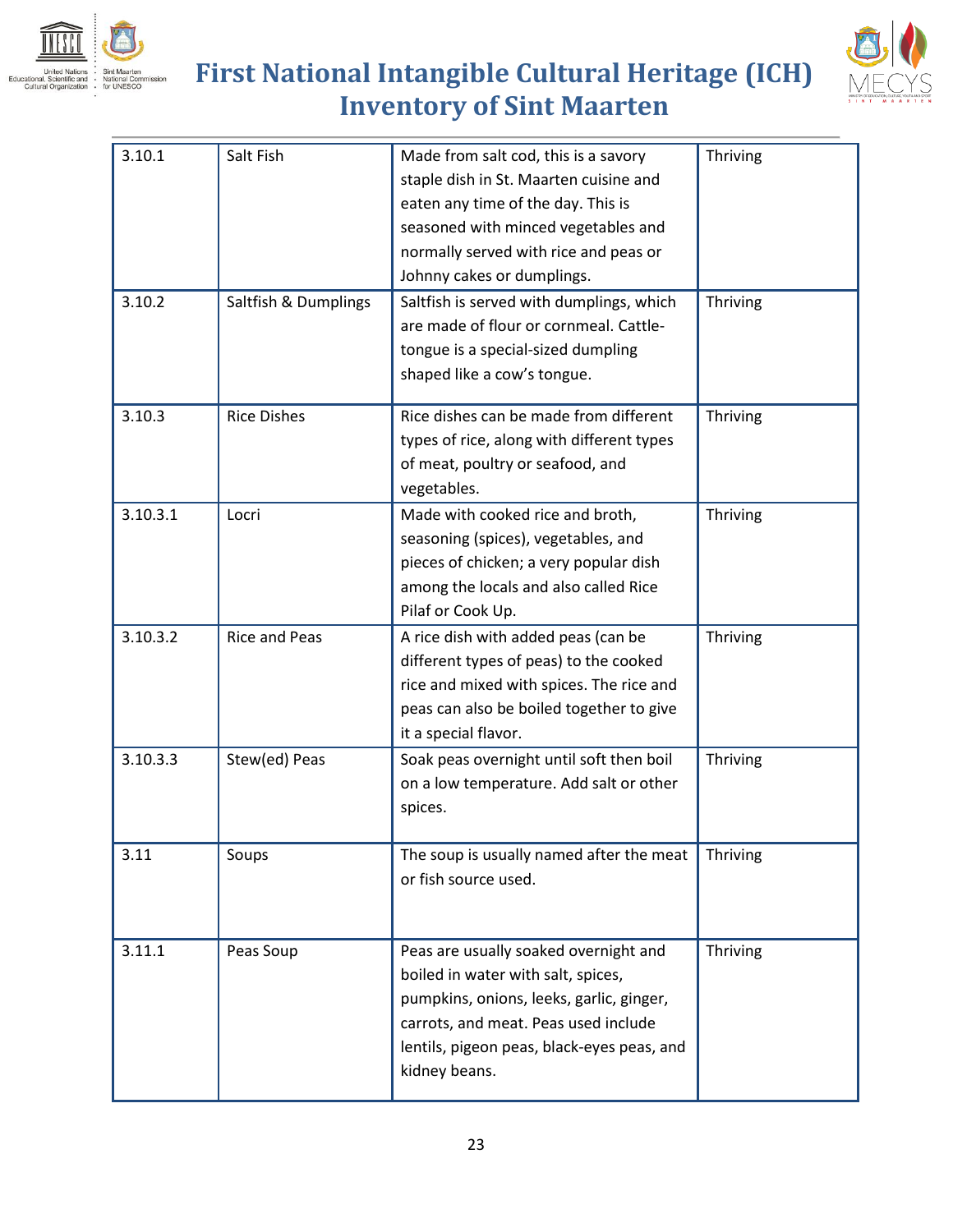



| 3.11.2 | Conch Soup            | The conch is cleaned and cooked with<br>tomato paste, pumpkin, pimento,<br>veggies, and peppers.                                                                                                                                                                       | Thriving  |
|--------|-----------------------|------------------------------------------------------------------------------------------------------------------------------------------------------------------------------------------------------------------------------------------------------------------------|-----------|
|        | <b>Oyster Soup</b>    | The oysters are bought fresh and are<br>cleaned and boiled with onion, garlic,<br>ginger. The soup is made with a creamy<br>or watery consistency.                                                                                                                     | Thriving  |
| 3.11.3 | Pigtail Soup          | The pigtail is soaked overnight and boiled<br>at least once before it is combined with<br>peas and other vegetables and spices.                                                                                                                                        | Thriving  |
| 3.11.4 | <b>Bull Foot Soup</b> | A soup made with cow's or bull's feet<br>that have been pressure-cooked with<br>vegetables and seasoning and cooked in<br>a pressure cooker until tender.                                                                                                              | Thriving  |
| 3.11.5 | <b>Goat Water</b>     | This soup is made with goat meat cut<br>into small pieces and boiled with other<br>ingredients and spices until tender; it is<br>served with or without dumplings.                                                                                                     | Surviving |
| 3.11.6 | Callaloo              | A soup made with a type of locally grown<br>wild spinach and sautéed vegetables,<br>salt, and pepper.                                                                                                                                                                  | Thriving  |
| 3.12   | Conkie                | This dish combines yellow corn flour,<br>grated sweet potatoes, pumpkin,<br>coconuts, raisins, margarine, and sugar.<br>Small portions of the mixture are placed<br>in banana leaves, grape leaves, or<br>aluminum foil and then folded, tied, and<br>boiled in water. | Declining |
| 3.13   | Roast Corn            | Ears of fresh corn are roasted over the<br>fire, the coal pot, or on the barbeque<br>grill.                                                                                                                                                                            | Surviving |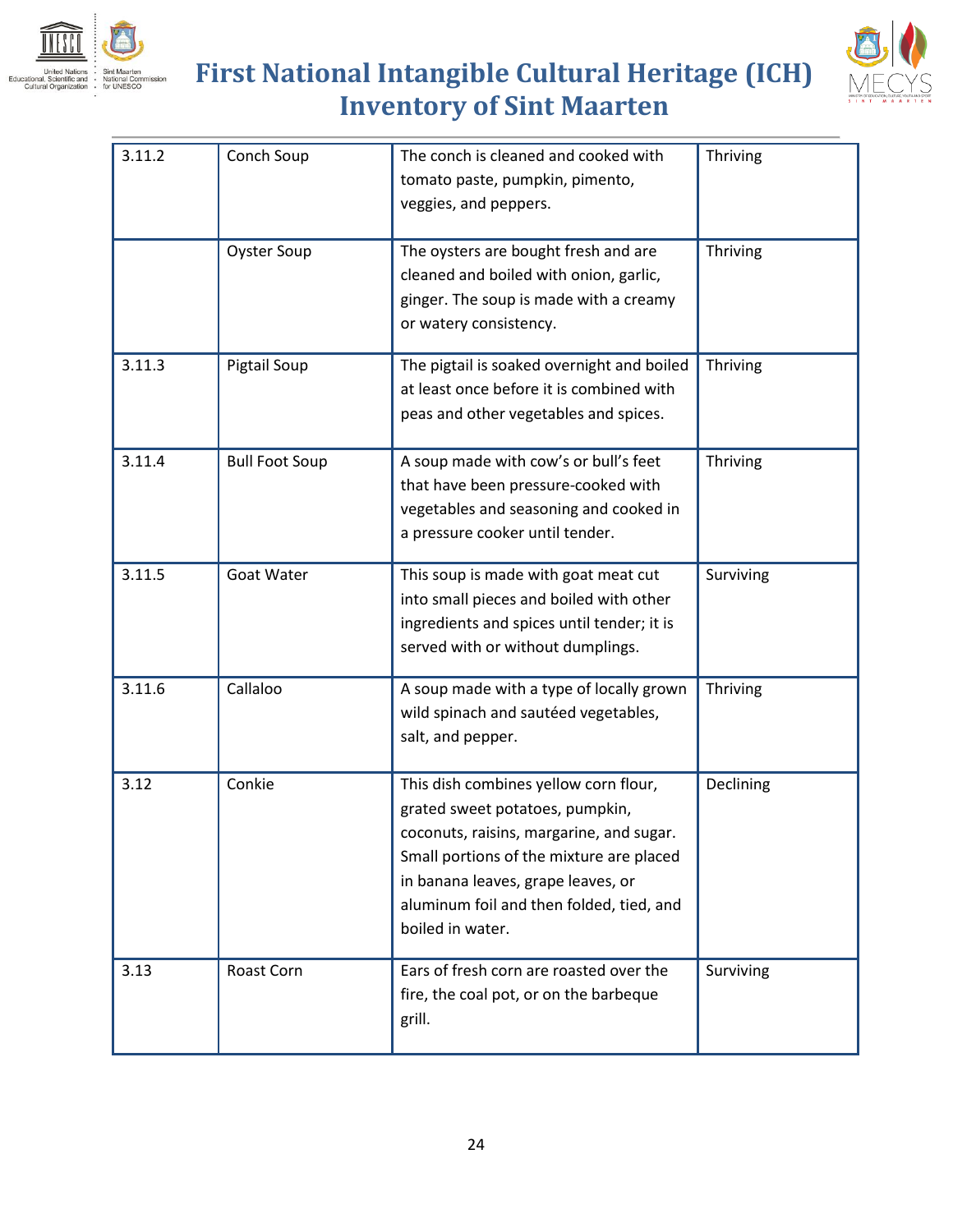



| 3.14   | Making of Local<br><b>Snacks</b>                   | These local snacks eaten on a daily basis<br>and served at parties and special<br>occasions include croquette, tuna or<br>cheese and crackers, pig-in-a-blanket<br>(sausages rolled in dough), patties, and<br>deviled eggs.                                                             | Thriving  |
|--------|----------------------------------------------------|------------------------------------------------------------------------------------------------------------------------------------------------------------------------------------------------------------------------------------------------------------------------------------------|-----------|
| 3.14.1 | Johnny (Journey) Cake                              | A round bread made of flour, salt, sugar,<br>and baking powder and fried in oil or<br>baked. Widely prepared and eaten<br>throughout the year and particularly<br>during the Carnival season. Available on<br>the menu in most local restaurants and<br>food trucks.                     | Thriving  |
| 3.14.2 | Patties                                            | A filling is prepared from either meat,<br>chicken, saltfish, tuna, vegetables, or<br>cheese and placed inside dough, which is<br>then folded and closed at the ends with<br>fingers or fork and then fried or baked.                                                                    | Thriving  |
| 3.14.3 | Croquettes                                         | The meat is prepared and minced then<br>cooked with flour and spices, shaped into<br>balls or long cigar-like shapes, and rolled<br>in raw egg and breadcrumbs. Then they<br>are deep-fried.                                                                                             | Thriving  |
| 3.14.4 | <b>Saltfish Balls</b>                              | The saltfish is prepared by mincing it and<br>adding spices, onions, and flour. Then it<br>is shaped into balls, rolled in raw egg and<br>breadcrumbs and deep-fried.                                                                                                                    | Thriving  |
| 3.14.5 | <b>Snacks with Crackers</b><br>(tuna fish, cheese) | Tuna fish is prepared with onions,<br>mayonnaise, black pepper and season<br>salt and mixed together and placed on<br>store-bought crackers. Various cheeses<br>are diced and also placed on the<br>crackers. These snacks are served usually<br>at parties and other special occasions. | Surviving |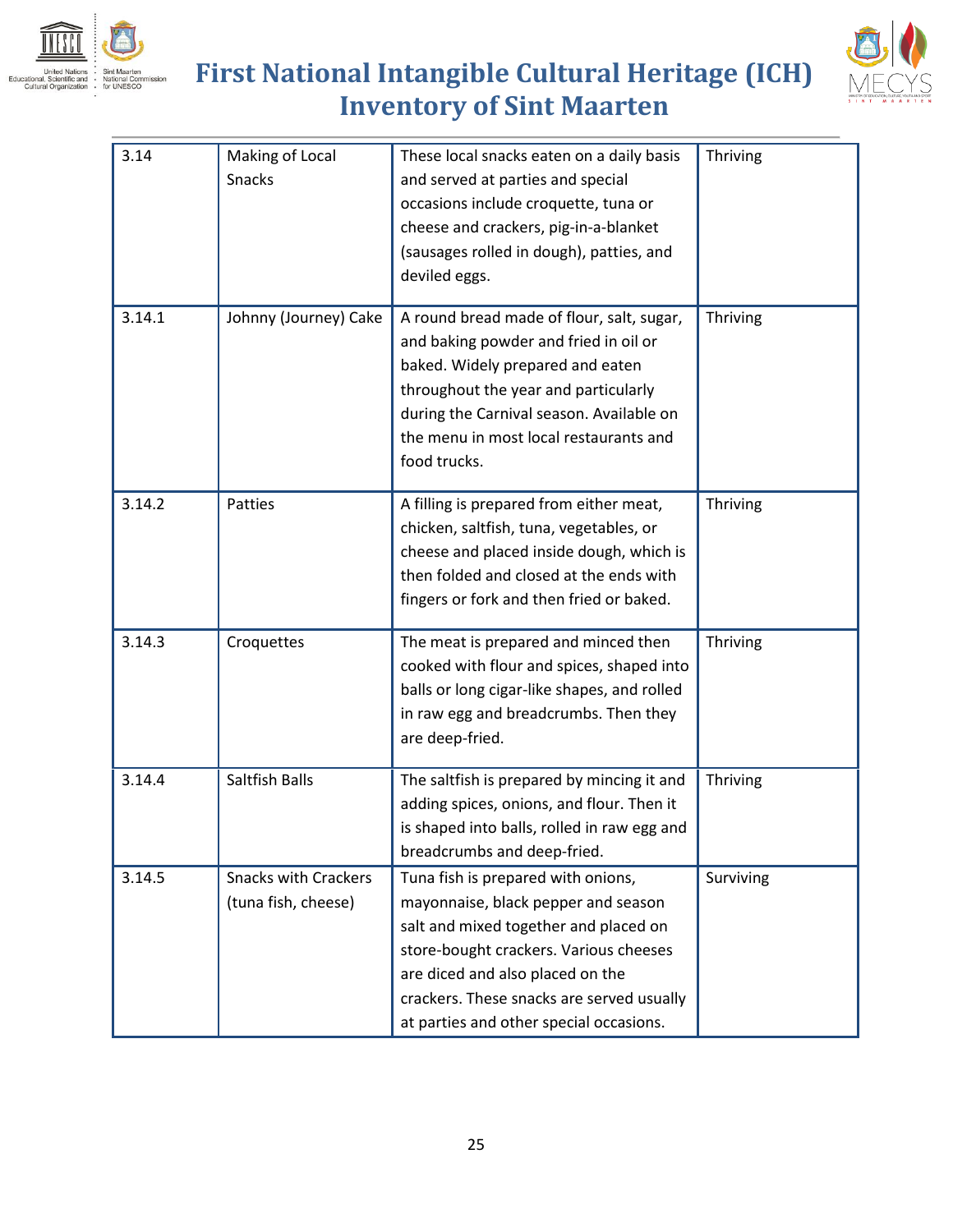



| 3.14.6 | Kebabs (also called<br>saté and made of<br>cheese, olives,<br>sausage, onion,<br>chicken, meat) | Mini kebabs-The ingredients (olive,<br>onion, sausage, and cheese) are diced<br>and placed on toothpicks.<br>Kebabs-Pieces of chicken, meat or<br>seafood are marinated and placed on<br>wooden skewers. They can be broiled in<br>the oven or put on the barbecue grill.                          | Surviving |
|--------|-------------------------------------------------------------------------------------------------|----------------------------------------------------------------------------------------------------------------------------------------------------------------------------------------------------------------------------------------------------------------------------------------------------|-----------|
| 3.14.7 | <b>Deviled Eggs</b>                                                                             | Eggs are boiled, cooled, and peeled. Then<br>the whites are removed from the yolks<br>and the cooked yolks are then mixed<br>with mayonnaise, salt, and pepper to<br>one's taste. The yolk mixture is<br>squeezed/spooned back unto the egg<br>whites. This is served during special<br>occasions. | Thriving  |
| 3.14.8 | Porridge/pap<br>(cornmeal, flour, rice,<br>arrow root, cassava,<br>cream of wheat, oats)        | Water is boiled and the rice, oats,<br>cornmeal, etc. is added to the pot and<br>then stirred until cooked. During the<br>cooking process, other ingredients such<br>as milk and spices are added.                                                                                                 | Surviving |
| 3.15   | Local Candies and<br>Sweets                                                                     | Local sweets are usually prepared in the<br>homes and sold by vendors in small<br>stores or on the roadside.                                                                                                                                                                                       | Thriving  |
| 3.15.1 | Tarts (coconut, guava,<br>prune, guavaberry,<br>pineapple, stewed<br>tomatoes)                  | Tarts are prepared with filling of locally<br>picked or canned fruits. The delicacies<br>can be ordered from the bakers or<br>bought at stores, in the market, or during<br>festivals.                                                                                                             | Thriving  |
| 3.15.2 | <b>Sugar Cakes</b>                                                                              | Grated coconut is mixed with brown<br>sugar, water, milk, flavor, and coloring.<br>Then it is boiled until syrupy, cooled, and<br>cut in pieces or rolled in balls and sold<br>along the road or at special occasions.                                                                             | Thriving  |
| 3.15.3 | Puddings (potatoes,<br>sweet potatoes,<br>bread)                                                | Potatoes/sweet potatoes are grated and<br>mixed with sugar, margarine and grated<br>pumpkin. For the bread pudding, raisins,<br>cinnamon, nutmeg, prunes and rum are<br>usually added.                                                                                                             | Thriving  |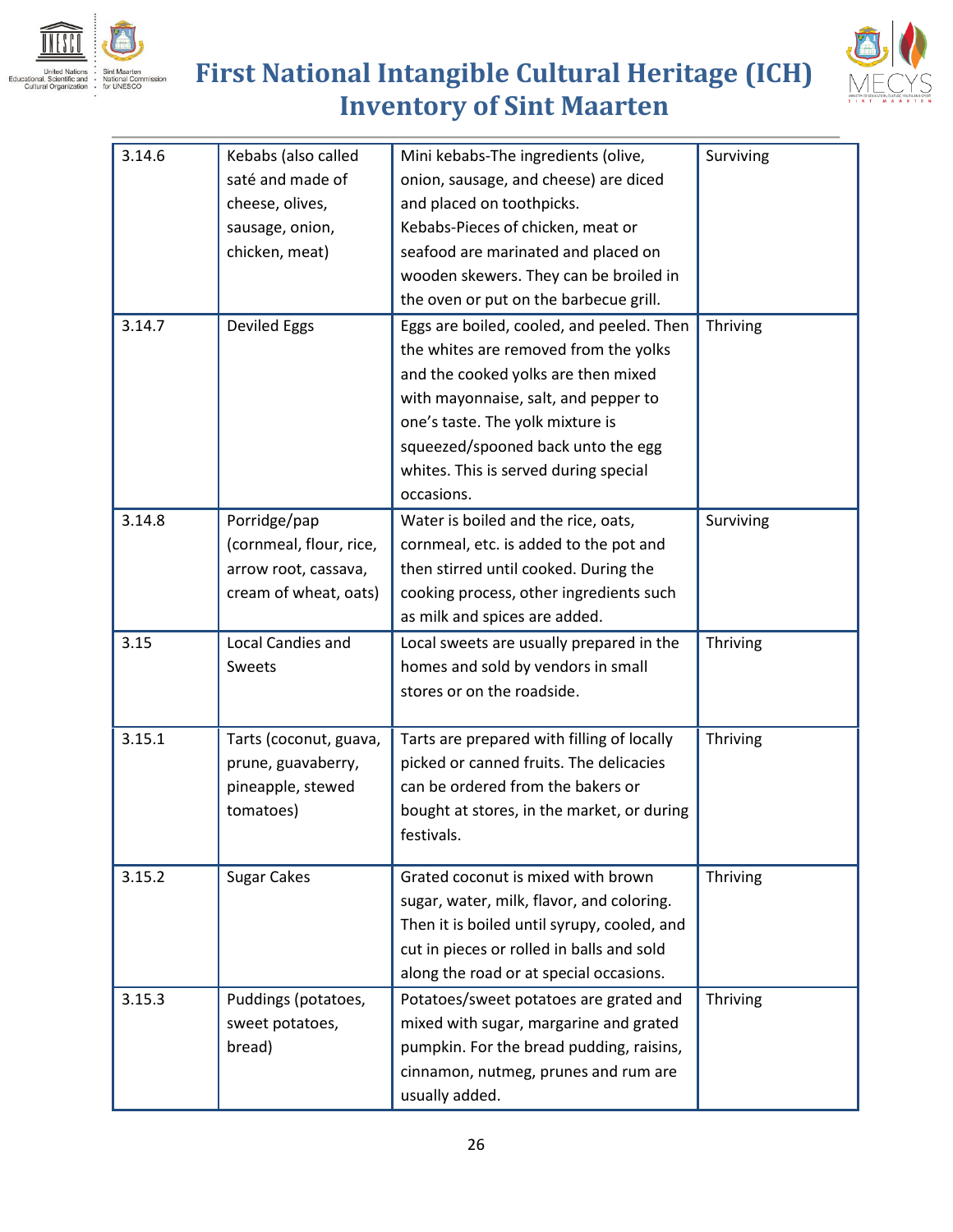





| 3.15.4   | Cakes (black, fruit,<br>carrot)                                           | These are made by using a plain cake<br>recipe with butter, flour, eggs,<br>milk/water, and salt. Fruits of your<br>choice are added and mixed in and the<br>cake is baked in the oven. Fruit and black<br>cakes are mostly prepared during the<br>Holiday season and for weddings. | Thriving  |
|----------|---------------------------------------------------------------------------|-------------------------------------------------------------------------------------------------------------------------------------------------------------------------------------------------------------------------------------------------------------------------------------|-----------|
| 3.15.5   | <b>Tamon or Tamarind</b><br><b>Balls</b>                                  | Tamarind paste (with or without hot<br>sauce), salt, and sugar are shaped into<br>bite-size balls and dusted with sugar.                                                                                                                                                            | Thriving  |
| 3.15.6   | Jams (cashew,<br>gooseberry, guava,<br>stewed tomatoes)                   | These are made by fruits being cleaned<br>and stewed in water. Sugar is added until<br>it is thickened. The jams are used on<br>breads, cookies, and/or in tarts.                                                                                                                   | Declining |
| 3.15.7   | Guava Cheese                                                              | The same procedure as used with the<br>jam used here, but the guava becomes<br>thicker in substance, sometimes by using<br>gelatin. After cooling, it is cut into pieces<br>and sold or presented in that way.                                                                      | Declining |
| 3.16     | <b>Drink Preparation</b><br>(Local Alcoholic and<br>non-alcoholic Drinks) | Making of juices and/or fermented<br>beverages from fruits, parts of fruits, or<br>bark grown locally. The preparation and<br>consumption of locally made beverages<br>are an integral part of St. Maarten's<br>history, culture, and identity                                      | Thriving  |
| 3.16.1   | <b>Fruit Juices</b>                                                       | Whenever a certain fruit is in season, it is<br>picked, cleaned, and prepared for boiling<br>or brewing. Water and sugar, and<br>sometimes other flavors, are added to<br>make it into refreshing delicious drinks.                                                                 | Thriving  |
| 3.16.1.1 | Sorrel Juice                                                              | This is made from a flowering red plant<br>and brewed to produce a rich liquid.<br>Sugar is added and the juice is served<br>cold. It is mostly consumed during the<br>Christmas holiday season.                                                                                    | Thriving  |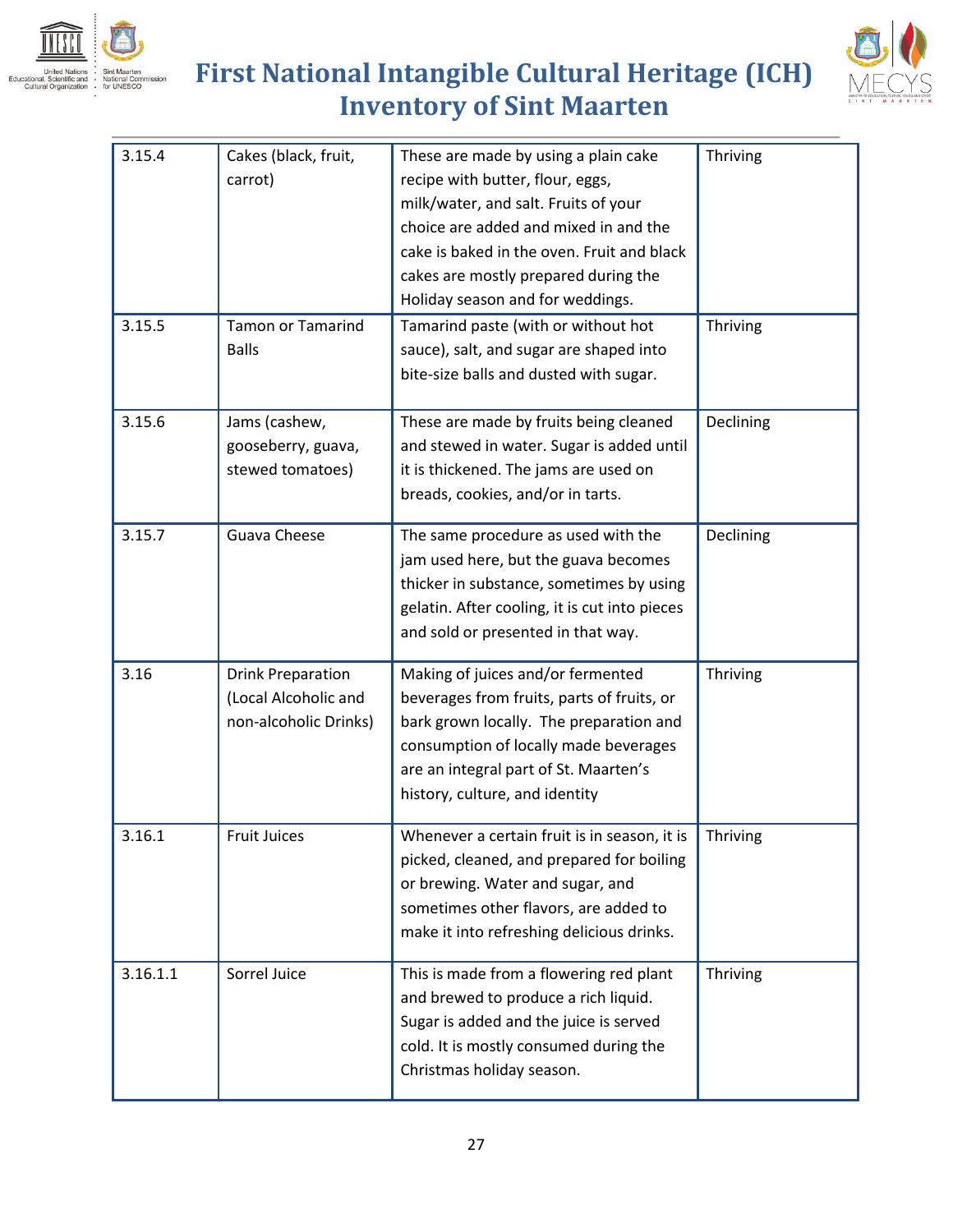



| 3.16.1.2 | Tamarind or "Tamon"   | Made from the fleshy pods of the            | Thriving  |
|----------|-----------------------|---------------------------------------------|-----------|
|          |                       |                                             |           |
|          | Juice                 | tamarind tree. It is boiled, sweetened,     |           |
|          |                       | and served cold.                            |           |
|          |                       |                                             |           |
| 3.16.1.3 | Lime Juice            | Made by squeezing limes and adding          | Thriving  |
|          |                       | water and sugar to the juice. It is served  |           |
|          |                       | cold.                                       |           |
| 3.16.1.4 |                       |                                             |           |
|          | Soursop Juice         | Made by peeling the soursop, adding         | Thriving  |
|          |                       | milk, and letting it steep. The seeds are   |           |
|          |                       | removed, spices are added if desired,       |           |
|          |                       | and it is served cold. Instead of milk,     |           |
|          |                       | water can be used.                          |           |
| 3.16.1.5 | <b>Passion Fruit</b>  | Made by taking the pulp out of the          | Thriving  |
|          |                       | passion fruit and adding water and          |           |
|          |                       | sweetener. The seeds are sifted out and     |           |
|          |                       | it is served cold.                          |           |
| 3.16.2   | <b>Ginger Beer</b>    | The ginger root is grated, boiling water is | Thriving  |
|          |                       | added and it is rested for hours or days    |           |
|          |                       | depending on the desired strength. It can   |           |
|          |                       | be drank as is or rum can be added.         |           |
| 3.16.3   | Rum                   | Rum making is done by crushing the          | Surviving |
|          |                       | sugar cane stalks, extracting the juice,    |           |
|          |                       | and distilling the liquid produced from     |           |
|          |                       | fermented sugar cane juice. It is often     |           |
|          |                       | used in our local beverages.                |           |
|          |                       |                                             |           |
| 3.16.3.1 | Guavaberry            | Made by extracting small guava berries,     | Thriving  |
|          |                       | adding spices such as cinnamon, nutmeg,     |           |
|          |                       | sugar, and other ingredients and put in a   |           |
|          |                       | bottle to ferment for several weeks;        |           |
|          |                       | served during the Christmas season.         |           |
| 3.16.3.2 | Mauby                 | A beverage made from extraction of a        | Thriving  |
|          |                       | flowering tree bark, orange peel, and       |           |
|          |                       | sugar. It is produced locally and sold in   |           |
|          |                       | stores and by individual vendors.           |           |
| 3.16.4   | Punches from fruits   | Rum and brown sugar are added to the        | Thriving  |
|          | (lime punch/Ti punch, | fruit, soaked for a few weeks, and served   |           |
|          |                       | in small glasses. The longer the fruits are |           |
|          |                       |                                             |           |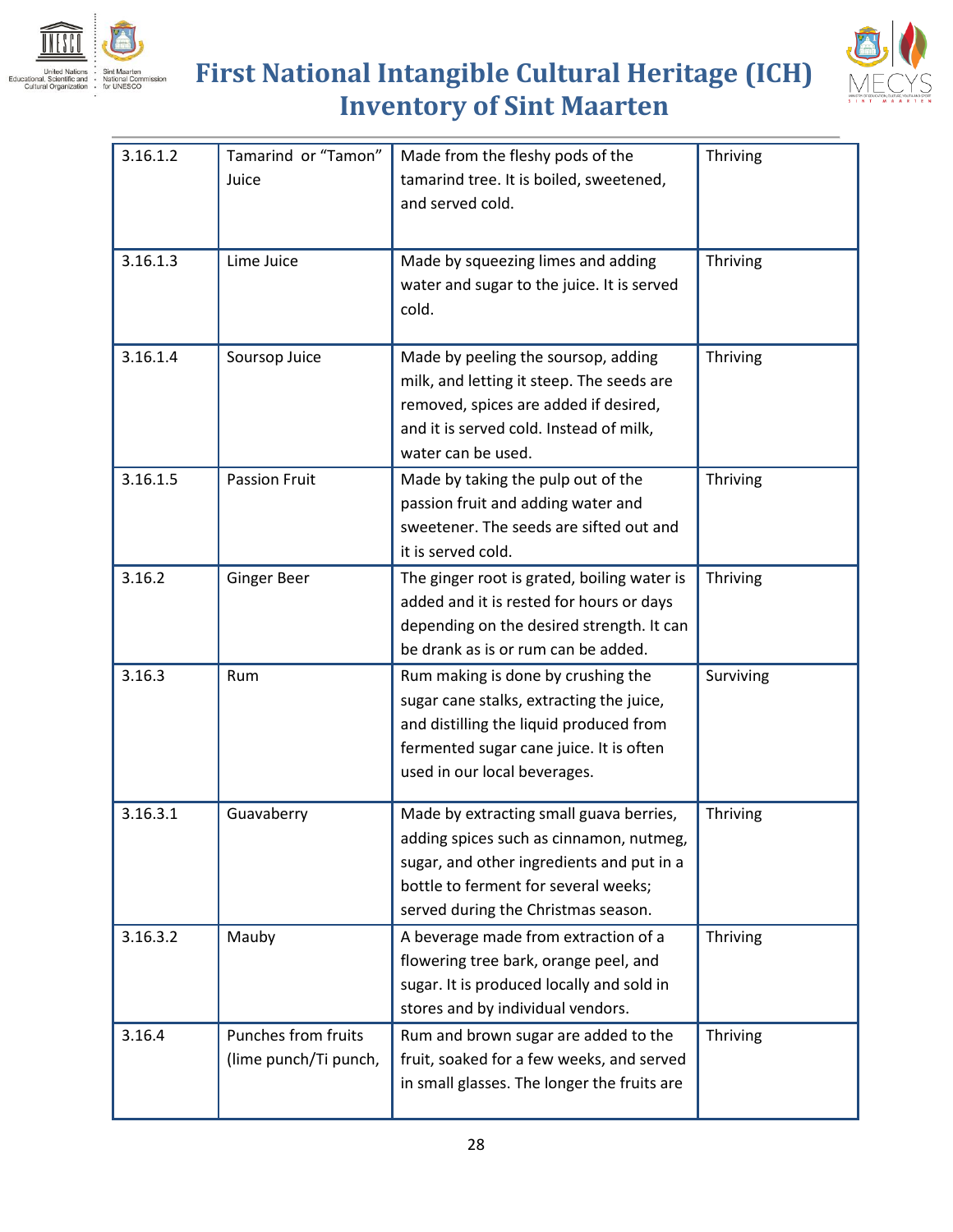



|               | pomserrette,     | steeped in the rum, the stronger the       |                 |
|---------------|------------------|--------------------------------------------|-----------------|
|               | guavaberry)      | drink becomes. The punches are popular     |                 |
|               |                  | during special occasions.                  |                 |
|               |                  |                                            |                 |
| 3.16.5        | <b>Bush Teas</b> | Herbs such as lemongrass, basil, mint,     | <b>Thriving</b> |
|               |                  | etc. are selected, washed, and then        |                 |
|               |                  | placed in a pot or cup, and boiling water  |                 |
|               |                  | is poured over it. It is steeped before    |                 |
|               |                  | drinking. Some bush teas are made by       |                 |
|               |                  | boiling the herbs in the water for a while |                 |
|               |                  | before cooling and drinking.               |                 |
| <b>Total</b>  |                  |                                            |                 |
| <b>Number</b> |                  |                                            |                 |
| of Major      |                  |                                            |                 |
|               | 115              |                                            |                 |
| <b>Items</b>  |                  |                                            |                 |
| and Sub-      |                  |                                            |                 |
| items:        |                  |                                            |                 |
|               |                  |                                            |                 |
|               |                  |                                            |                 |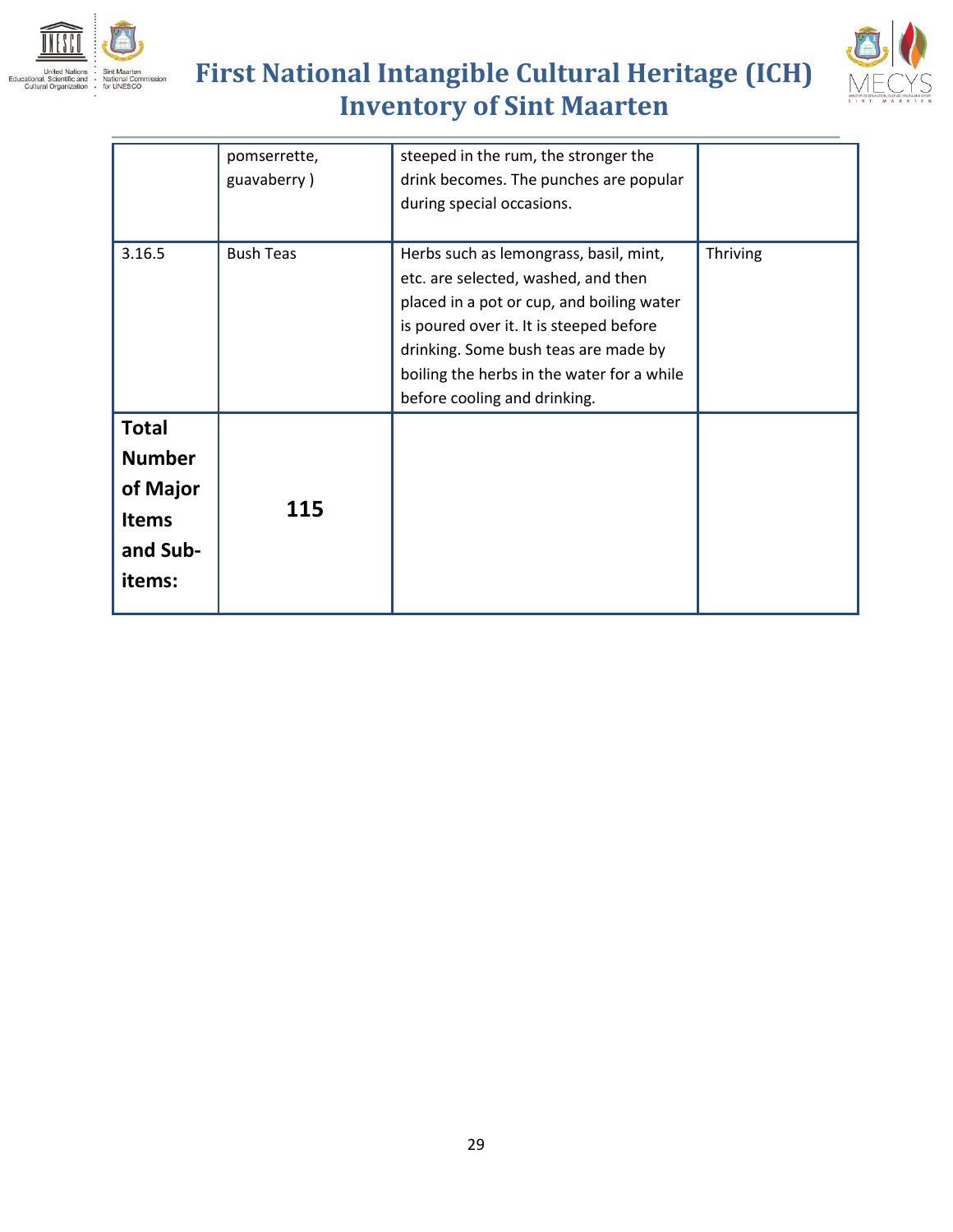



#### **ICH Domain (4) Knowledge and Practices Concerning Nature and the Universe**

| <b>Codes</b> | <b>Titles of Major</b><br><b>Elements and</b><br><b>Sub-Elements</b>                                     | <b>Description</b>                                                                                                                                                                                                                | <b>Status</b> |
|--------------|----------------------------------------------------------------------------------------------------------|-----------------------------------------------------------------------------------------------------------------------------------------------------------------------------------------------------------------------------------|---------------|
| 4.1          | <b>Practicing Obeah</b>                                                                                  | Spiritual rituals originating from the<br>African continent, developed and<br>practiced clandestinely in the Caribbean.<br>People tend to seek obeah spells for<br>love, money, spiritual protection,<br>healing, etc.            | Thriving      |
| 4.2          | Cooking in the Ground                                                                                    | A hole is dug in the earth, filled with<br>twigs and coals, lit, and heated. Then<br>meat wrapped in leaves is placed in it<br>and covered up with dirt. Cooking time<br>might be a day.                                          | Declining     |
| 4.3          | Cooking on Coal Pot;<br><b>Three Stones</b>                                                              | In a clay or metal coal pot food is slowly<br>cooked, heated by charcoal. Alternately,<br>three large stones are placed on the<br>ground with charcoal in the middle and a<br>pot with the food to be cooked is placed<br>on top. | Surviving     |
| 4.4          | Making of the Coal<br>Keel (kiln)                                                                        | Collected wood is cut up and placed<br>orderly in a pit, covered with bush, lit,<br>and covered up with dirt. Fire burns<br>inside for a few days until the charcoal is<br>ready.                                                 | Declining     |
| 4.5          | Cooking in Stone<br>Ovens                                                                                | An outdoor oven was built using bricks<br>and stones. Wood and coal are heated<br>and bread and cakes baked inside.                                                                                                               | Declining     |
| 4.6          | <b>Butchering and Hide</b><br><b>Tanning of Animals</b><br>(goat, sheep, rabbit,<br>chicken, hogs, cows) | Butchering of the animals is done<br>outside. Meat is distributed, cooked, or<br>salted for later use.                                                                                                                            | Surviving     |
| 4.7          | Use of Plants for<br>Medicinal and<br>Cosmetic purposes                                                  | Bush and plants or shrubs with medical<br>values are gathered and prepared for                                                                                                                                                    | Thriving      |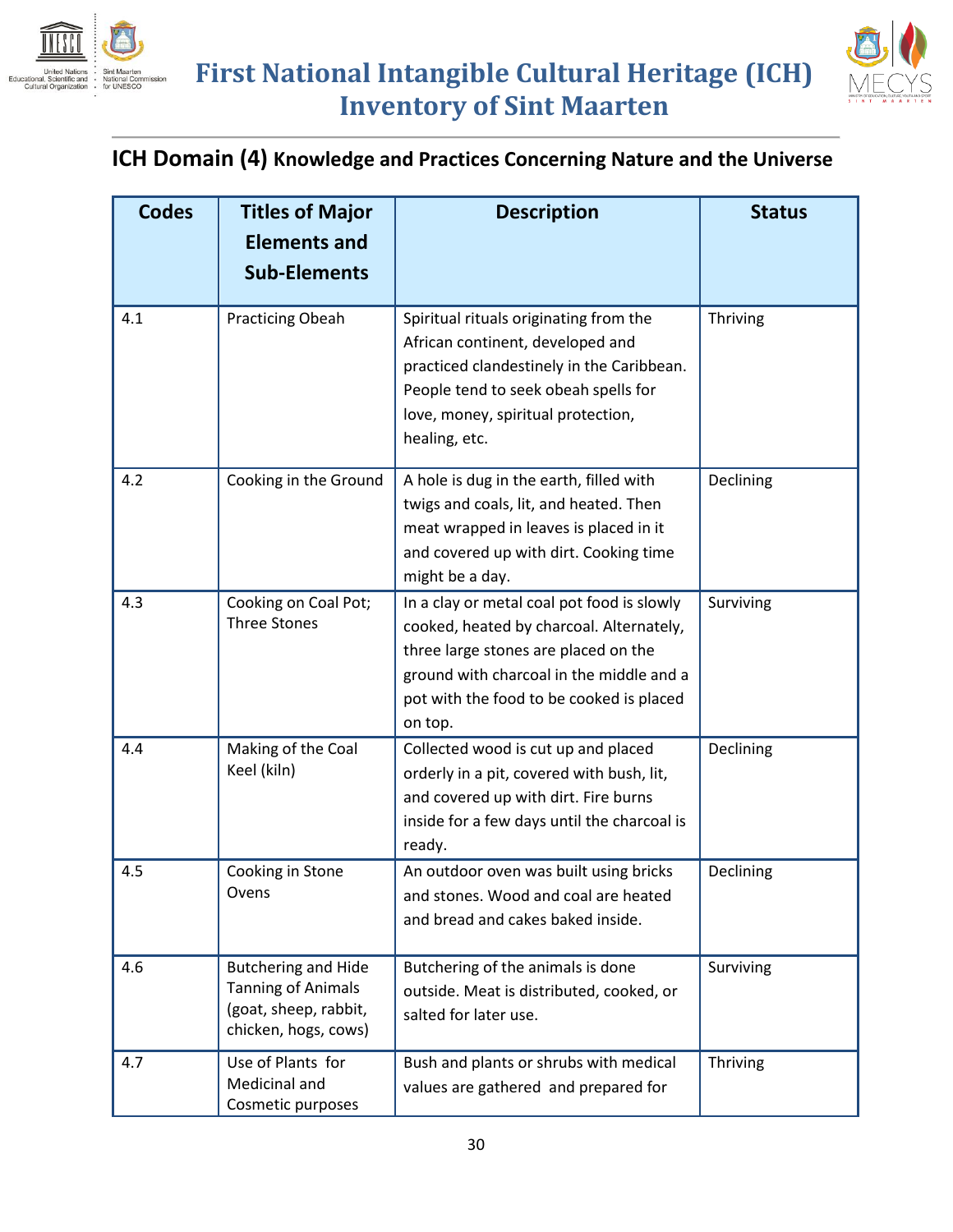



|       | (i.e. aloe (vera), bush<br>tea, soursop,<br>lemongrass, wiry wine<br>bush)                | use in teas, tisanes, ointments, and body<br>wash. Some plants can be placed directly<br>on wounds, hair, and skin.                                                                                                                  |           |
|-------|-------------------------------------------------------------------------------------------|--------------------------------------------------------------------------------------------------------------------------------------------------------------------------------------------------------------------------------------|-----------|
| 4.7.1 | Making and Using of<br>Aloe (Vera)                                                        | The gel inside the aloe vera's succulent<br>leaves is used for treating and enhancing<br>the skin, hair, and immune system.                                                                                                          | Thriving  |
| 4.7.2 | Making and Using of<br>Prickly Pear Juice                                                 | Prickly pear is used for making liquor. It<br>is made from juice of the prickly pear<br>cactus and has medical value as well as a<br>sweet taste.                                                                                    | Declining |
| 4.7.3 | Making and Using of<br>Sea Moss                                                           | Sea moss is prepared as a health drink<br>and for strengthening male stamina and<br>fertility.                                                                                                                                       | Declining |
| 4.7.4 | Making of Coconut Oil                                                                     | The pulp of the coconut is used in<br>making oil for cooking and skin and hair<br>care.                                                                                                                                              | Declining |
| 4.7.5 | <b>Bush Tea</b>                                                                           | Different herbs such as lemon grass,<br>mint, basil, and soursop are widely<br>grown in people's yards and used as<br>medicinal agents to remedy colds, flus,<br>stomachaches, high blood pressure,<br>insomnia, and other ailments. | Thriving  |
| 4.7.6 | Arrowroot                                                                                 | This is made by harvesting tubers which<br>are washed, bashed into pulp, and dried.<br>Then the starch is used for porridge,<br>cakes, and biscuits.                                                                                 | Surviving |
| 4.8   | Use of Traditional<br><b>Healing Methods</b>                                              | The use of different traditional methods<br>for cleansing and healing purposes.                                                                                                                                                      | Surviving |
| 4.8.1 | Alcolado, Maravilla<br>Water, Witch Hazel,<br>camphor, Vicks<br>(mentholated<br>ointment) | All products can be bought in the store<br>and used to rub on the skin to provide<br>cooling, relief from fever, and ease of<br>mosquito bites, etc.                                                                                 | Thriving  |
| 4.8.2 | Castor Oil                                                                                | Castor oil is used as a cleanser of the<br>intestines by drinking a spoon-full at<br>regular times. Also used for hair care.                                                                                                         | Surviving |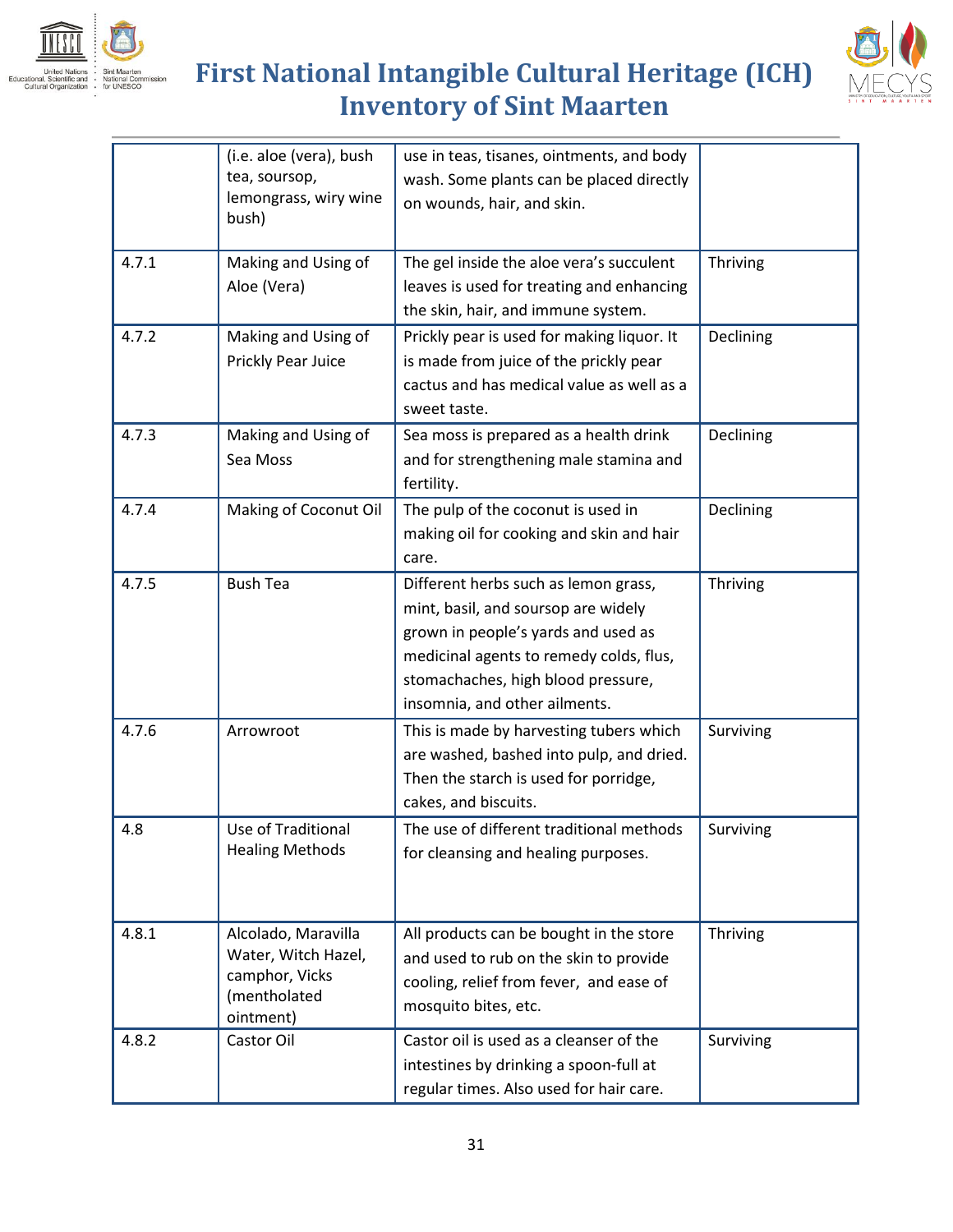



| 4.8.3  | <b>Epson Salts</b>                                                    | Epson salts, a bitter white powder that<br>is mixed with water to make a drink, is<br>used to help people pass solid waste;<br>also used for relief of pain and blood<br>circulation purposes.                                                                | Surviving |
|--------|-----------------------------------------------------------------------|---------------------------------------------------------------------------------------------------------------------------------------------------------------------------------------------------------------------------------------------------------------|-----------|
| 4.8.4  | <b>Bola Mass</b>                                                      | A black substance that is put in water for<br>drinking. It prevents blood clotting,<br>cleans the blood, and speeds up the<br>healing process.                                                                                                                | Surviving |
| 4.8.5  | Soft Candle                                                           | A soft candle is heated, and the wax is<br>applied to boils on the skin to eliminate<br>pain, draw out pus, reduce the size and<br>get rid of the boil.                                                                                                       | Surviving |
| 4.9    | Hurricane<br><b>Preparedness Using</b><br>Nature (reading<br>weather) | People determine when bad weather is<br>coming by monitoring the behavior of<br>animals and watching the seabirds above<br>land, looking at cloud formations,<br>observing the waves or choppiness of<br>the sea, and assessing the intensity of<br>the heat. | Declining |
| 4.9.1  | <b>Using Nature as Guide</b>                                          | Nature is used as a guide to determine<br>the best time for planting, when to go<br>fishing, when to cut hair, etc. Nature is<br>also used for time telling with the<br>changing of the sky's colors 4 times and<br>using the stars for navigation.           | Declining |
| 4.10   | Superstitions/Beliefs                                                 | Superstitions passed on by the elders are<br>an important part of how to live one's<br>life and to recognize warnings, signs,<br>premonitions, etc.                                                                                                           | Surviving |
| 4.10.1 | <b>Wearing Shirt Inside</b><br>Out                                    | This is done to ward off evil spirits.                                                                                                                                                                                                                        | Surviving |
| 4.10.2 | <b>Entering the House</b><br><b>Backwards in Evening</b>              | This is done to prevent evil spirits from<br>following you into the house to do harm.                                                                                                                                                                         | Surviving |
| 4.10.3 | Placing Aloes over the<br>Door                                        | This is done as protection against evil.                                                                                                                                                                                                                      | Surviving |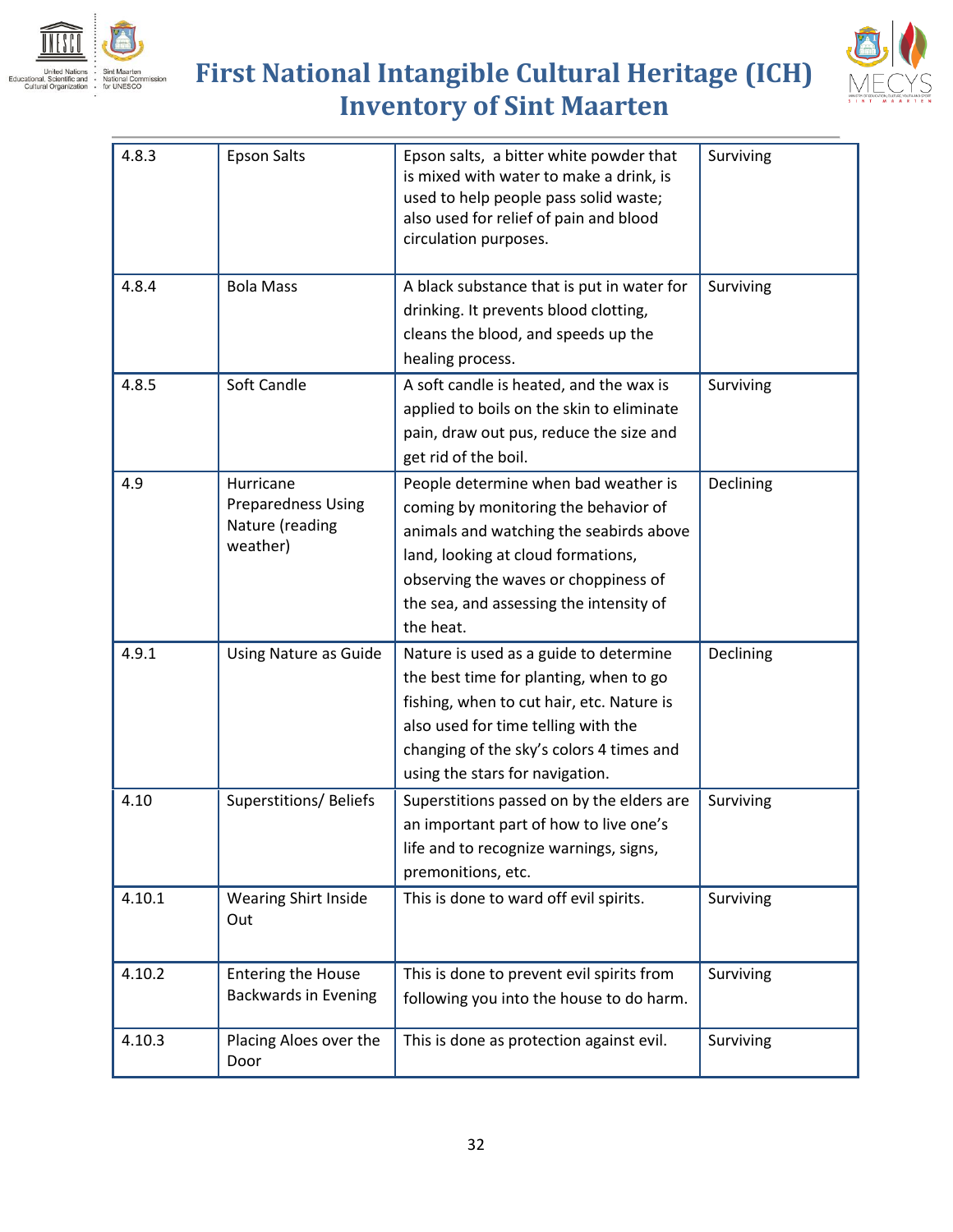



| 4.10.4  | Using the Almanac/<br>Dream Books                                     | The almanac, an annually printed guide,<br>is widely used for its information on<br>agriculture, astrology, and biology and<br>for determining the meaning of dreams<br>and which numbers to play in the lottery.                                                                                                                                                                                   | Surviving |
|---------|-----------------------------------------------------------------------|-----------------------------------------------------------------------------------------------------------------------------------------------------------------------------------------------------------------------------------------------------------------------------------------------------------------------------------------------------------------------------------------------------|-----------|
| 4.10.5  | <b>Biting Finger after</b><br>Pointing at a Burial<br>Ground/Cemetery | A belief that pointing a finger at a grave<br>or cemetery would cause the finger to<br>fall off. To prevent this, the person<br>should bite his/her finger.                                                                                                                                                                                                                                         | Declining |
| 4.10.6  | Meaning of Hand<br>Scratching and Eye<br>Twitching                    | Hand scratching means a good omen<br>that money is coming to someone. Eye<br>twitching implies the person is being<br>gossiped about.                                                                                                                                                                                                                                                               | Surviving |
| 4.10.7  | Meaning of a Dog<br>Howling                                           | This means that somebody near you will<br>die.                                                                                                                                                                                                                                                                                                                                                      | Surviving |
| 4.10.8  | <b>Meaning of Black</b><br>Moth in the House                          | It is widely believed to be an omen of<br>death.                                                                                                                                                                                                                                                                                                                                                    | Surviving |
| 4.10.9  | Meaning of Seeing a<br>Grasshopper                                    | Seeing a green grasshopper means good<br>luck, and a brown one means bad luck.                                                                                                                                                                                                                                                                                                                      | Surviving |
| 4.10.10 | Baby Rituals (use of<br>camphor, salt, blue,<br>bush)                 | This is done to protect the baby's<br>spiritual and physical wellbeing. An open<br>Bible, open scissors, smelling ointments,<br>and red and blue colors are placed in or<br>near the crib. Salt and bush are good for<br>the skin, and blue is used for protection<br>against the evil eye. The mother shapes<br>baby's head to give the skull a nice form.<br>(See Domain 3 as a social practice.) | Surviving |
| 4.10.11 | Practice of Planting<br>Crops When There is a<br><b>Full Moon</b>     | This is done due to information received<br>from the forefathers and from the<br>almanac.                                                                                                                                                                                                                                                                                                           | Surviving |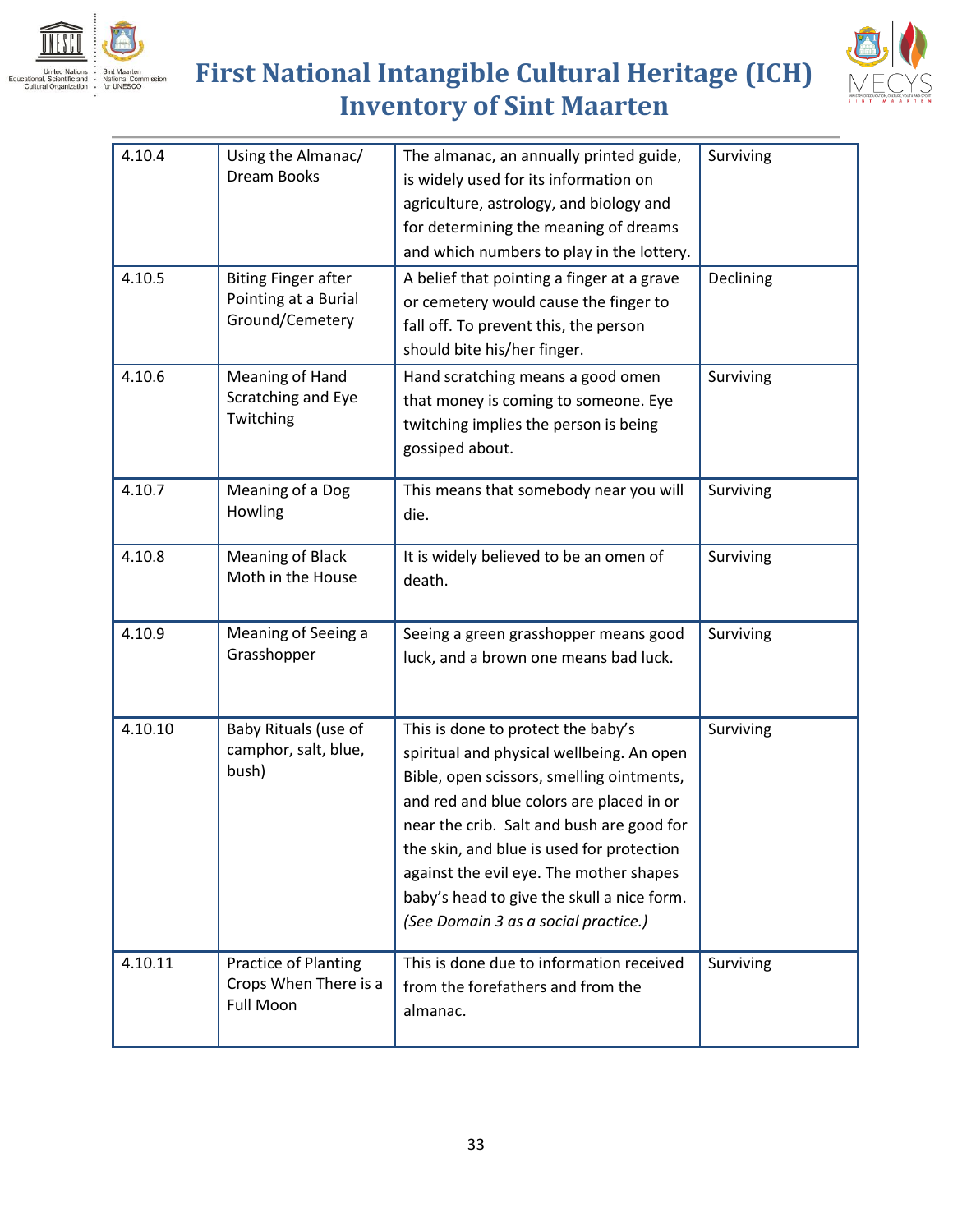



| 4.10.12                                                                         | Practice of Cutting<br>One's Hair When<br>There is a Full Moon | This is done to make the hair healthy and<br>shiny. | Surviving |
|---------------------------------------------------------------------------------|----------------------------------------------------------------|-----------------------------------------------------|-----------|
| <b>Total</b><br><b>Number</b><br>of Major<br><b>Items</b><br>and Sub-<br>items: | 34                                                             |                                                     |           |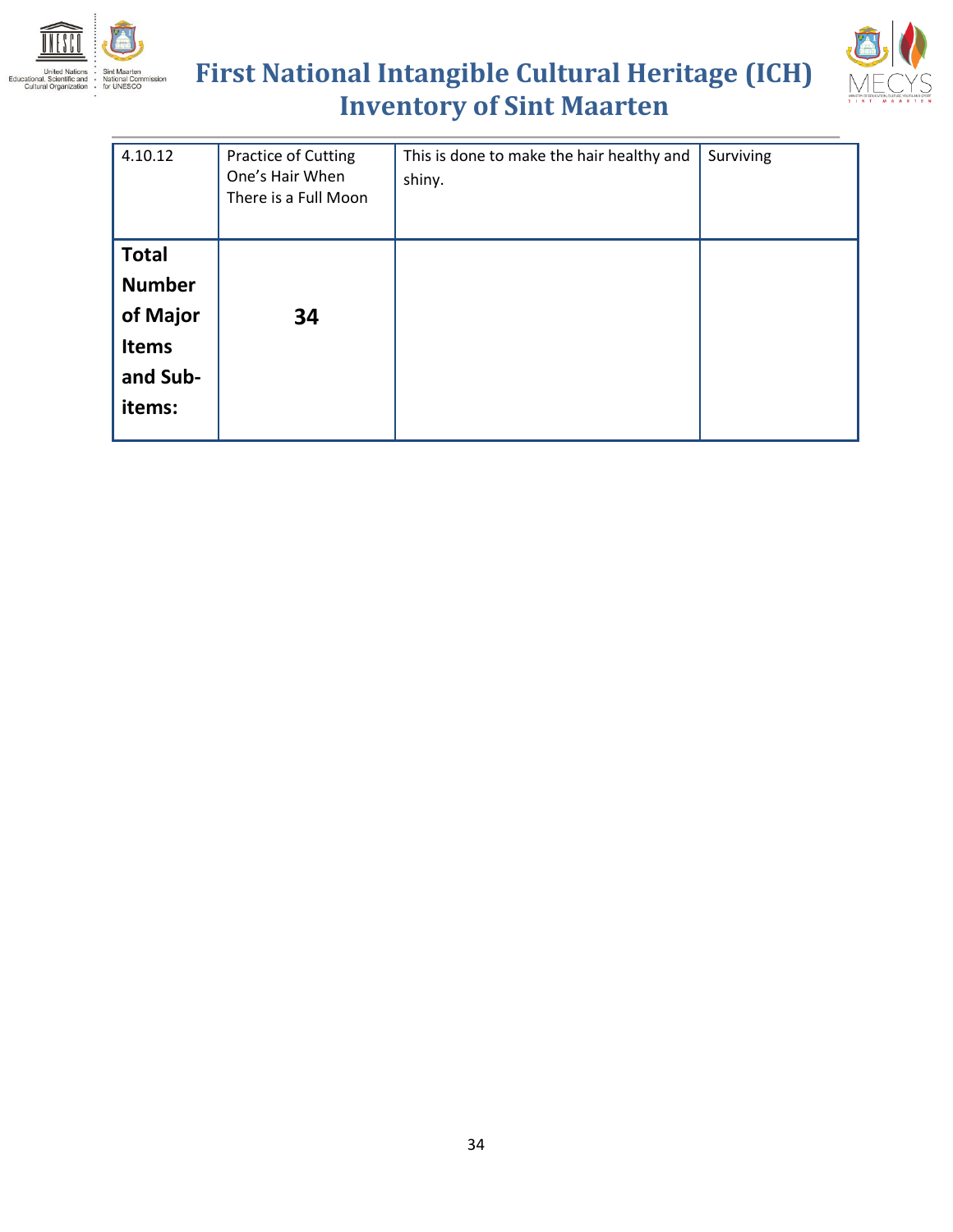



#### **ICH Domain (5) Traditional Craftsmanship**

| <b>Codes</b> | <b>Titles of Major Elements</b><br>and Sub-Elements | <b>Description</b>                                                                                                                                                                                                                                                                            | <b>Status</b> |
|--------------|-----------------------------------------------------|-----------------------------------------------------------------------------------------------------------------------------------------------------------------------------------------------------------------------------------------------------------------------------------------------|---------------|
| 5.1          | Coal Keel                                           | Branches of wood are collected,<br>cut, and lined up in a large,<br>often round hole. The hole is<br>then covered with branches,<br>bush, and dirt and lit and slowly<br>burned for a couple of days<br>until the charcoal is ready.                                                          | Declining     |
| 5.2          | <b>Fish Pots</b>                                    | These are made with wire and<br>stripped wood. A frame is made<br>in such a way that fish can swim<br>in to get the bait but cannot get<br>out. Pots are dropped in<br>shallow water and emptied by<br>fishermen every few days.                                                              | Declining     |
| 5.3          | <b>Fish Traps</b>                                   | A contraption/device made of<br>wires, rods, fishing-net, or other<br>suitable materials with the<br>purpose of catching fish alive.                                                                                                                                                          | Declining     |
| 5.4          | <b>Fishing Nets</b>                                 | Fishing nets and throw nets are<br>knitted from strong twine by<br>men and women with the use of<br>wooden tools.                                                                                                                                                                             | Declining     |
| 5.5          | Kite-Making                                         | Kites are made from newspaper<br>or other colored paper wrapped<br>and glued around a frame of<br>twigs or wood strips. A tail to<br>stabilize the kite is added, and<br>with the use of a ball of twine,<br>the kite is flown mostly on the<br>beach or other open places.<br>(See Domain 3) | Declining     |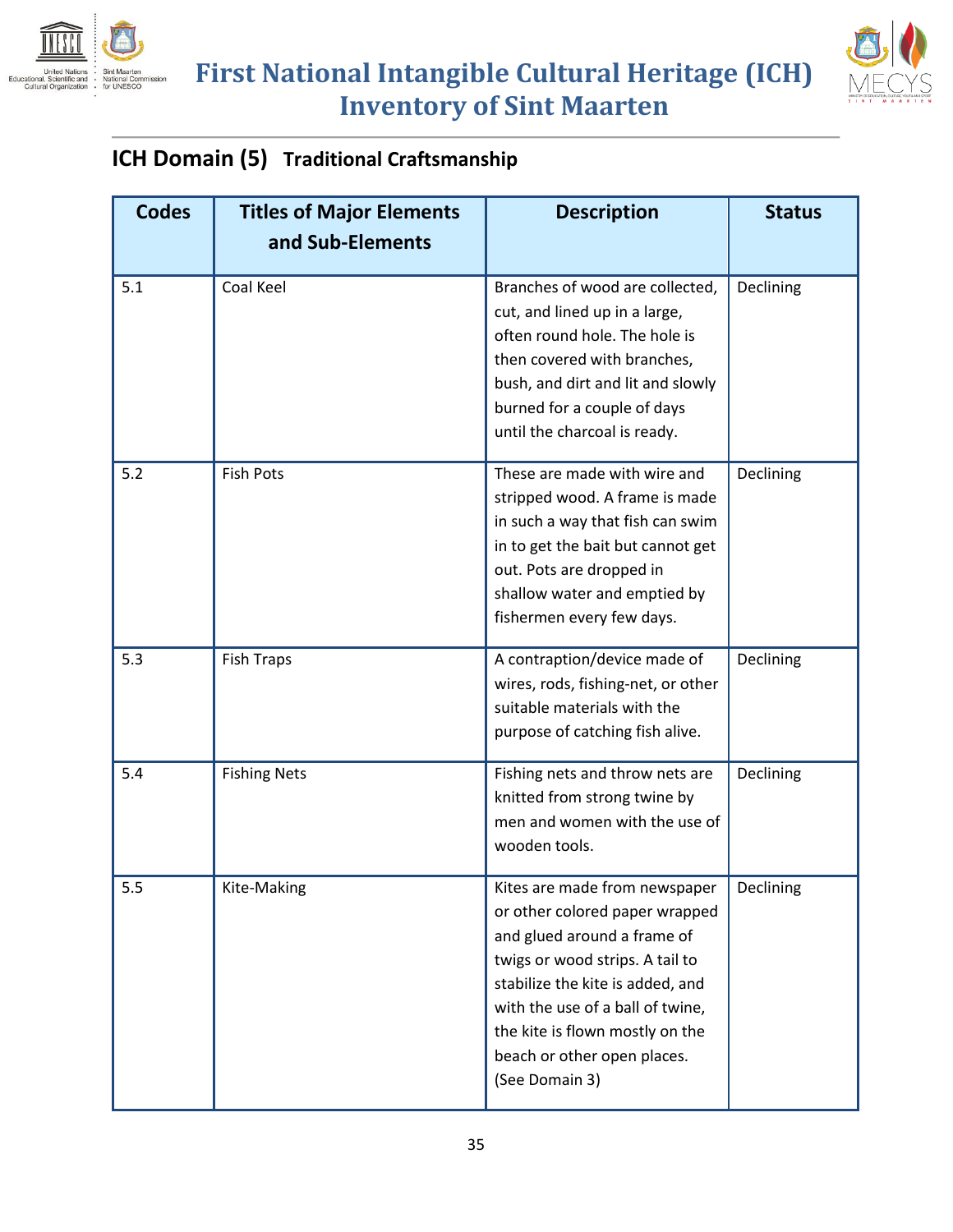



| 5.6 | Boat-Building                  | The trade to build small wooden<br>fishing boats was started as<br>early as the 19 <sup>th</sup> century. The<br>wood used came from local<br>trees but more often from<br>wood imported from nearby<br>islands. Drawings were made<br>and the building of the boat<br>involved the use of plywood<br>and fiberglass. | Declining |
|-----|--------------------------------|-----------------------------------------------------------------------------------------------------------------------------------------------------------------------------------------------------------------------------------------------------------------------------------------------------------------------|-----------|
| 5.7 | <b>Sewing Clothes</b>          | Today clothes can be sewn by<br>hand or sewing machines and<br>cloth is imported from all<br>around the world. In the past,<br>materials were imported, or<br>bleached flour bags were used.                                                                                                                          | Surviving |
| 5.8 | Crochet, Embroidery, Patchwork | From young, girls were taught in<br>school how to embellish<br>clothes, bedcovers, and table<br>clothes using cotton colored<br>threads for crochet and<br>embroidery and pieces of<br>leftover materials for<br>patchwork. Today, classes are<br>offered for anyone wanting to<br>learn this craft.                  | Declining |
| 5.9 | Wood-Carving, Whittling        | This is done by using dead wood<br>from local trees. Men carved<br>and whittled toys, utensils, and<br>other household objects. Today<br>wood is carved for souvenirs<br>such as masks, walking sticks,<br>picture frames, sculptures, and<br>musical instruments.                                                    | Declining |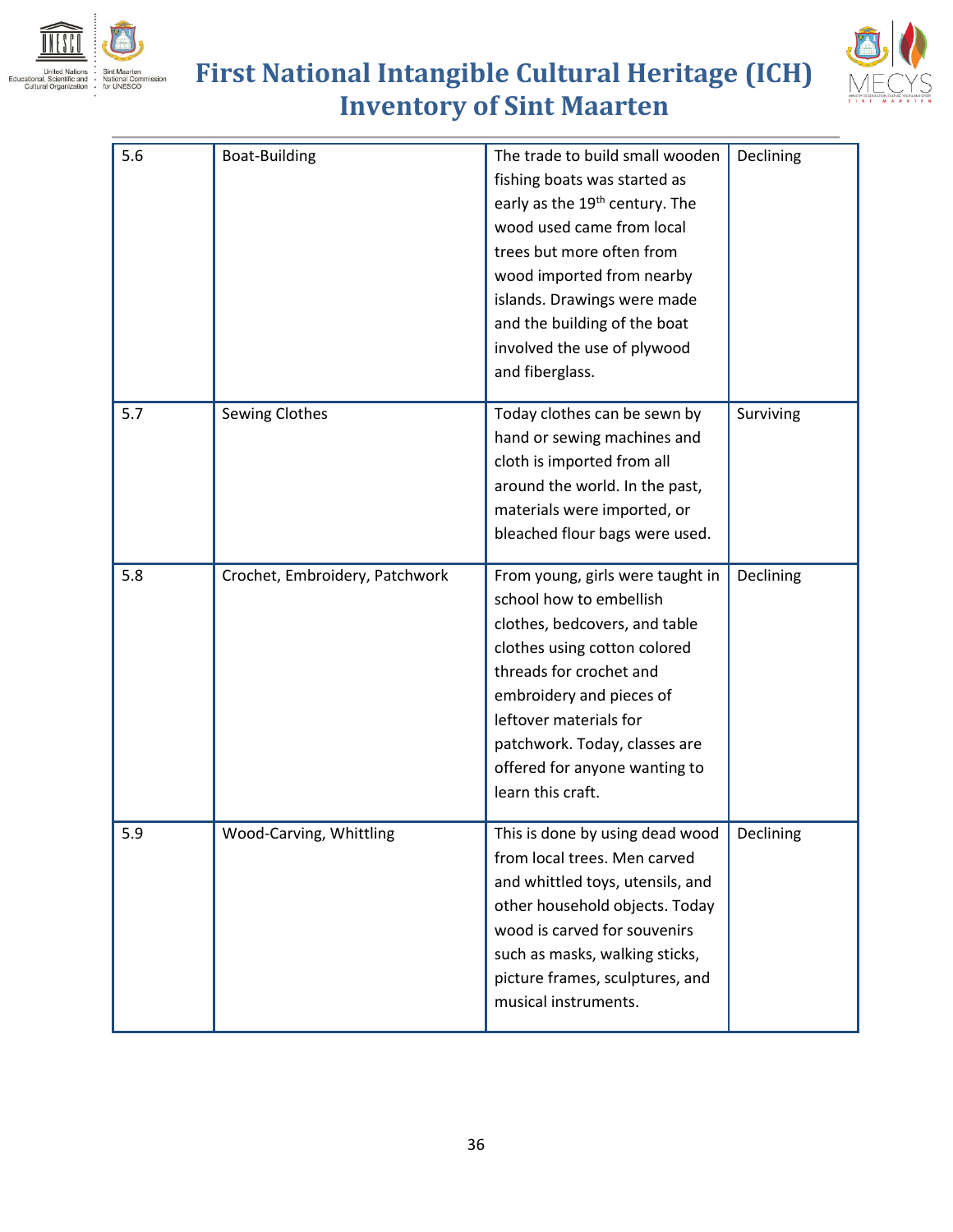



| 5.10 | Doll-Making                                                                                                                                                                                                                                         | In the past, dolls were made by<br>using bottles for the body and<br>rope for the hair. Today dolls<br>are outlined, cut, sewn, and<br>stuffed with sponge and then<br>decorated with different types<br>of threads, cloth, or beads that<br>are used for the features of the<br>doll.                         | Declining |
|------|-----------------------------------------------------------------------------------------------------------------------------------------------------------------------------------------------------------------------------------------------------|----------------------------------------------------------------------------------------------------------------------------------------------------------------------------------------------------------------------------------------------------------------------------------------------------------------|-----------|
| 5.11 | Palm Tree Basket-Weaving                                                                                                                                                                                                                            | In the past, palm or straw<br>weaving or braiding for baskets<br>or hats was taught to women,<br>mostly from the Simpson Bay<br>area. The straw was imported,<br>and palm came from locally<br>grown trees. Today beachside<br>vendors make and sell palm<br>products to tourists.                             | Declining |
| 5.12 | Making of Musical Instruments [i.e.<br>banjo, trés, marimba (marimbola),<br>bath pan bass, calabash maracas,<br>tambourine, conch shell horn, steel<br>pan, wax paper, and comb,<br>"corndoodle" (flute made from corn<br>cob), church bell, drums] | In the past, instruments were<br>handmade on island from large<br>gourds, tree trunks, animal skin,<br>oil drums, farm utensils, or<br>conch shells. Today few people<br>still make instruments from<br>these items/materials.                                                                                 | Surviving |
| 5.13 | <b>Rockwall Construction</b>                                                                                                                                                                                                                        | Rockwalls were constructed<br>after the land was cleared for<br>agriculture. The rocks were<br>removed, collected, and<br>carefully structured in walls to<br>be used as cattle enclosures,<br>estate boundary markers, or<br>dams to prevent mud slides.<br>Today, these walls are<br>protected as monuments. | Surviving |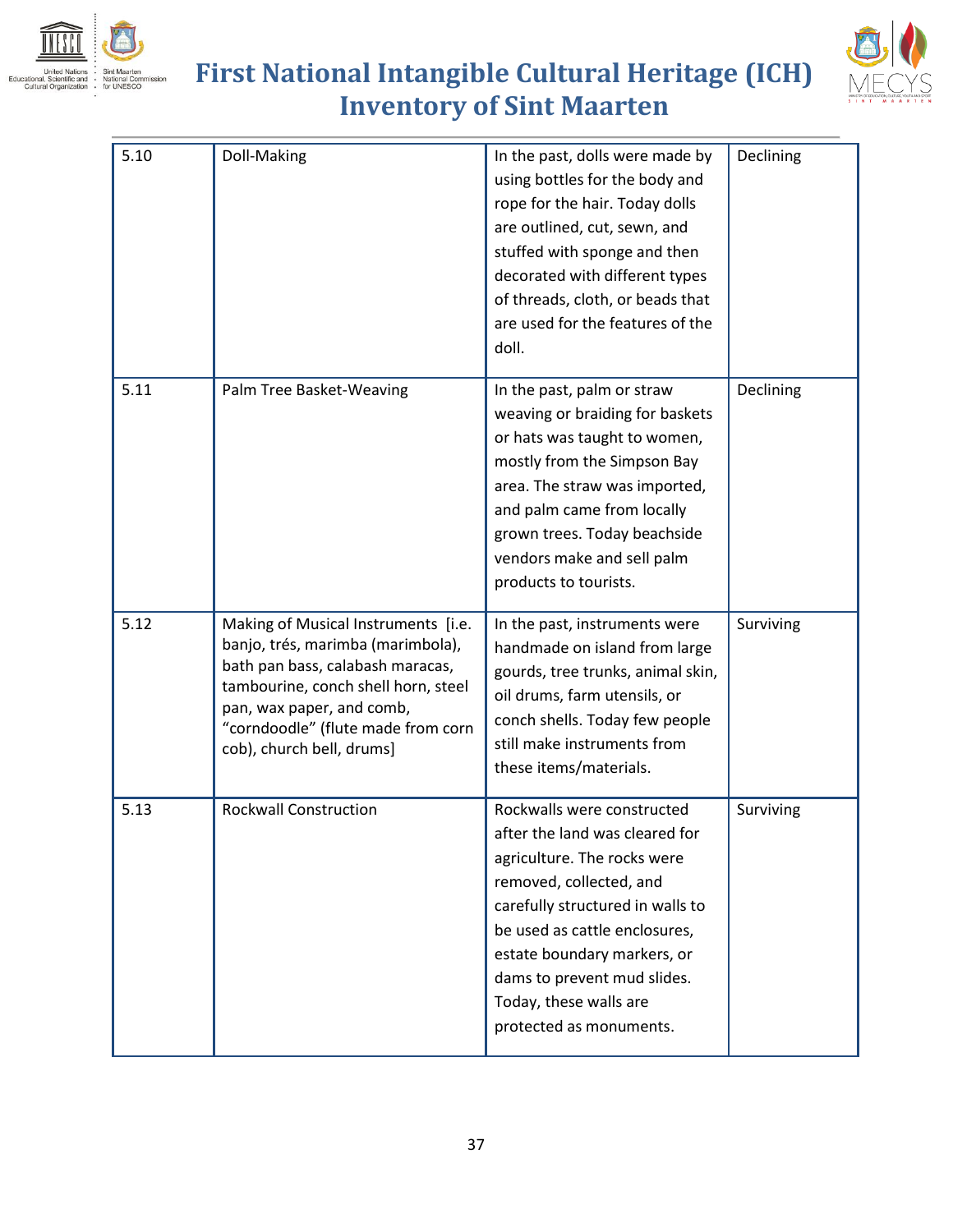



| 5.14          | <b>Head Tie</b> | Headscarves are simply knotted     | Surviving |
|---------------|-----------------|------------------------------------|-----------|
|               |                 | on the side or in front or back.   |           |
|               |                 | They are mostly used to cover      |           |
|               |                 | the hair during celebrations,      |           |
|               |                 | rituals, certain daily activities, |           |
|               |                 | ceremonial purposes, or as a       |           |
|               |                 | display of African pride. Today    |           |
|               |                 | head ties are styled according to  |           |
|               |                 | one's taste.                       |           |
| <b>Total</b>  |                 |                                    |           |
| <b>Number</b> |                 |                                    |           |
|               |                 |                                    |           |
| of Major      | 14              |                                    |           |
| <b>Items</b>  |                 |                                    |           |
| and Sub-      |                 |                                    |           |
| items:        |                 |                                    |           |
|               |                 |                                    |           |